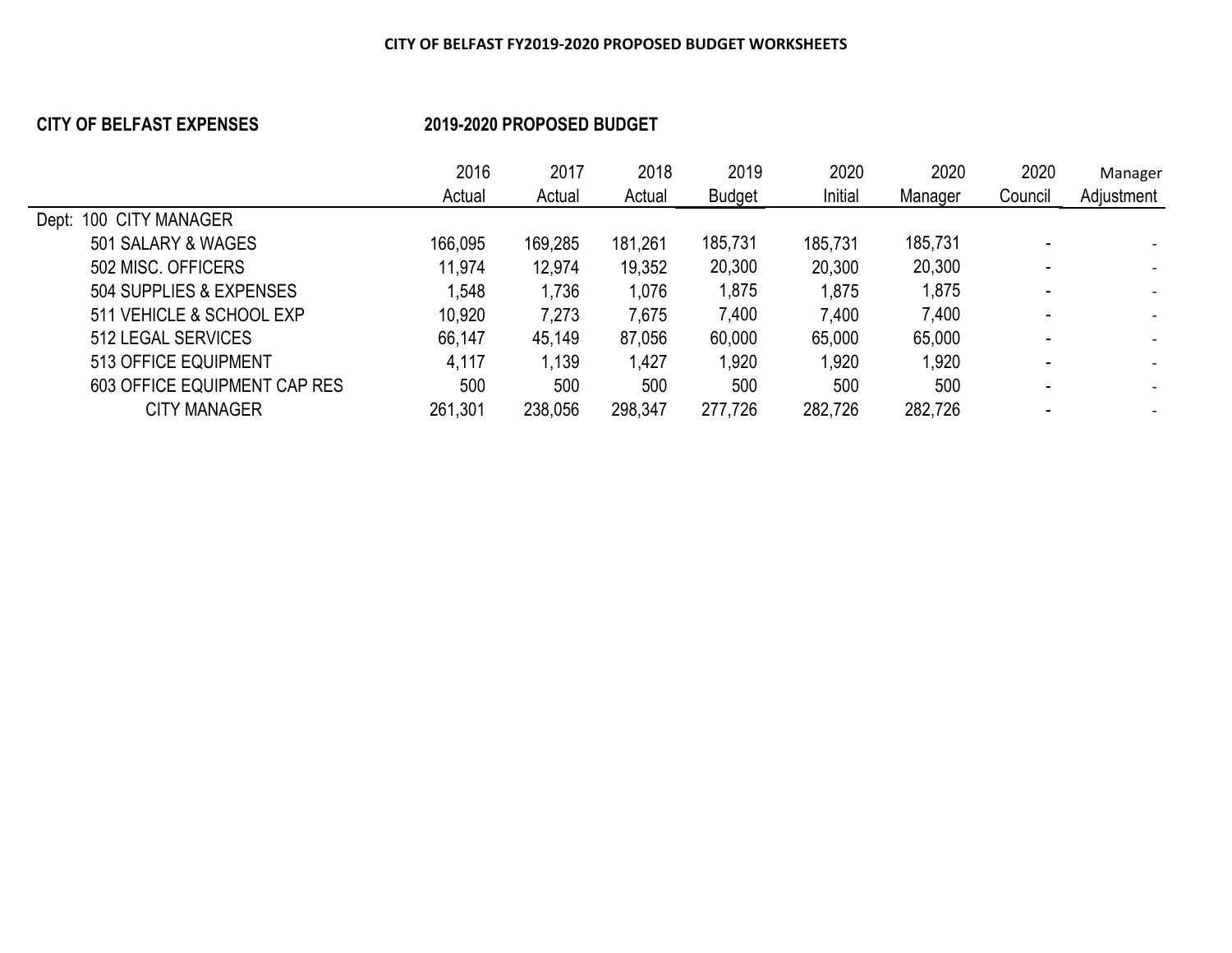|                                 | 2016    | 2017    | 2018    | 2019          | 2020    | 2020    | 2020    | Manager    |
|---------------------------------|---------|---------|---------|---------------|---------|---------|---------|------------|
|                                 | Actual  | Actual  | Actual  | <b>Budget</b> | Initial | Manager | Council | Adjustment |
| Dept: 110 FINANCE               |         |         |         |               |         |         |         |            |
| 501 SALARY & WAGES              | 100,812 | 107,560 | 83,504  | 96,945        | 96,945  | 96,945  |         |            |
| 503 UNSCHEDULED OVERTIME        | 215     | 230     |         | 250           | 250     | 250     |         |            |
| 504 SUPPLIES & EXPENSES         | 4,699   | 3,277   | 3,079   | 3,700         | 3,700   | 3,700   |         |            |
| 505 MISC, EXPENSES              | 11,821  | 14,070  | 12,947  | 13,000        | 13,000  | 13,000  |         |            |
| 508 COMPUTER SUPPLIES           | 1,482   | 1,359   | 567     | 600           | 600     | 600     |         |            |
| 509 COMPUTER SUPPORT & TRAINING | 7,398   | 7,518   | 3,827   | 5,000         | 5,000   | 5,000   |         |            |
| 510 MUNICIPAL AUDIT             | 26,900  | 26,000  | 28,650  | 28,500        | 29,000  | 29,000  |         |            |
| 513 OFFICE EQUIPMENT            | 1,654   | 1,412   | 1,239   | 2,300         | 2,300   | 2,300   |         |            |
| 603 OFFICE EQUIPMENT CAP RES    | 500     | 500     | 500     |               | 500     | 500     |         |            |
| <b>FINANCE</b>                  | 155,481 | 161,926 | 134,313 | 150,295       | 151,295 | 151,295 |         |            |
|                                 |         |         |         |               |         |         |         |            |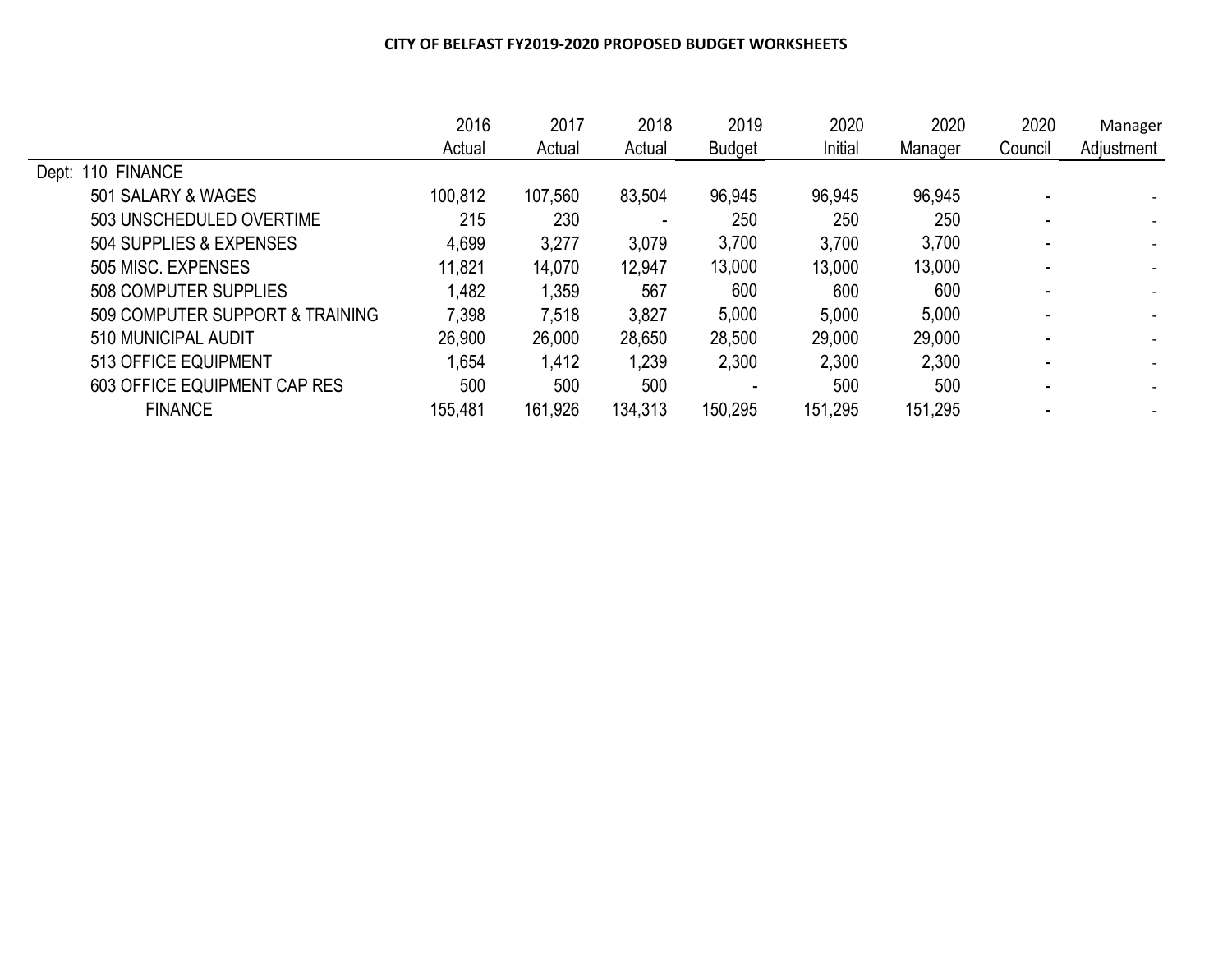|                                 | 2016    | 2017    | 2018    | 2019          | 2020    | 2020    | 2020    | Manager    |
|---------------------------------|---------|---------|---------|---------------|---------|---------|---------|------------|
|                                 | Actual  | Actual  | Actual  | <b>Budget</b> | Initial | Manager | Council | Adjustment |
| 120 ASSESSING<br>Dept:          |         |         |         |               |         |         |         |            |
| 501 SALARY & WAGES              | 100,353 | 107,606 | 114,543 | 116,792       | 126,000 | 120,000 |         | (6,000)    |
| 504 SUPPLIES & EXPENSES         | 1,207   | 2,344   | 416     | 3,000         | 3,000   | 3,000   |         |            |
| 509 COMPUTER SUPPORT & TRAINING | 7,379   | 8,187   | 11,293  | 16,900        | 13,893  | 13,893  |         |            |
| 511 VEHICLE & SCHOOL EXP        | 5,870   | 6,671   | 5,026   | 6,800         | 7,300   | 6,100   |         | (1,200)    |
| 513 OFFICE EQUIPMENT            |         | 657     | 669     | 700           | 700     | 700     |         |            |
| 603 OFFICE EQUIPMENT CAP RES    | 500     | 500     | 500     | 500           | 500     | 500     |         |            |
| <b>ASSESSING</b>                | 115,309 | 125,964 | 132,447 | 144,692       | 151,393 | 144,193 |         | (7,200)    |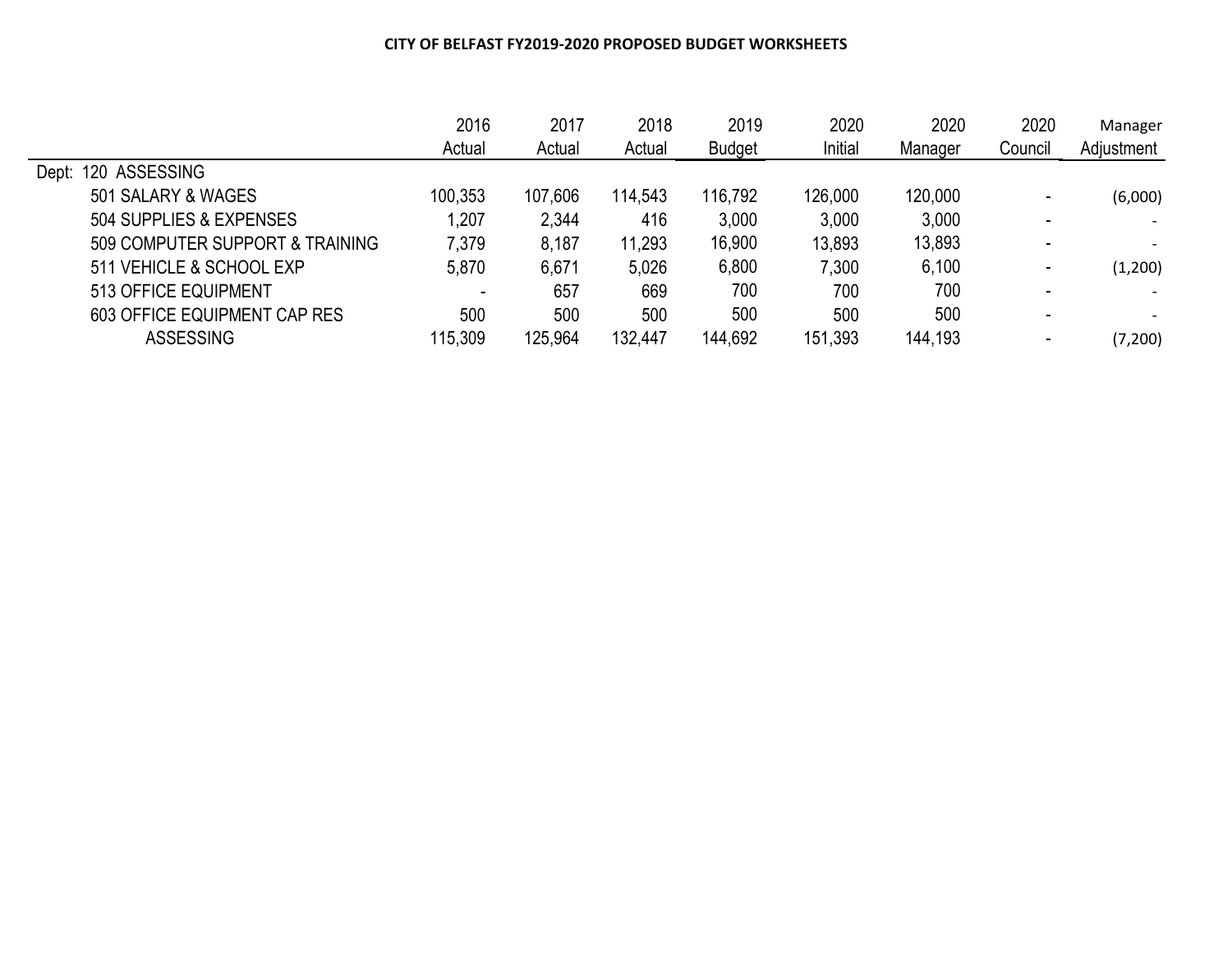|                                 | 2016    | 2017    | 2018    | 2019          | 2020    | 2020    | 2020    | Manager    |
|---------------------------------|---------|---------|---------|---------------|---------|---------|---------|------------|
|                                 | Actual  | Actual  | Actual  | <b>Budget</b> | Initial | Manager | Council | Adjustment |
| 130 CITY CLERK<br>Dept:         |         |         |         |               |         |         |         |            |
| 501 SALARY & WAGES              | 149,542 | 153,062 | 155,736 | 149,033       | 165,914 | 153,360 |         | (12, 554)  |
| 503 UNSCHEDULED OVERTIME        | 286     | 355     | 83      | 200           | 200     | 200     |         |            |
| 504 SUPPLIES & EXPENSES         | 2,082   | 1,658   | 3,058   | 3,500         | 3,700   | 3,700   |         |            |
| 505 MISC. EXPENSES              | 2,775   | 3,621   | 2,785   | 2,000         | 2,785   | 2,785   |         |            |
| 506 POSTAGE                     | 9,650   | 11,143  | 12,000  | 12,000        | 12,000  | 12,000  |         |            |
| <b>507 COMMITTEE SUPPORT</b>    |         |         |         | 150           | 150     | 150     |         |            |
| <b>508 COMPUTER SUPPLIES</b>    | 1,489   | 1,544   | 430     | 200           | 200     | 200     |         |            |
| 509 COMPUTER SUPPORT & TRAINING |         |         | 6,515   | 7,500         | 7,629   | 7,629   |         |            |
| 513 OFFICE EQUIPMENT            | 967     | 1,759   | 1,337   | 2,170         | 2,500   | 2,500   |         |            |
| 603 OFFICE EQUIPMENT CAP RES    |         | 500     | 500     | 1,000         | 1,000   | 500     |         | (500)      |
| 631 RECORDS RESTORATION         |         | 5,365   |         | 2,500         | 2,500   | 2,500   |         |            |
| 674 CODIFICATION                | 1,195   | 1,195   | 2,963   | 6,000         | 4,000   | 4,000   |         |            |
| <b>CITY CLERK</b>               | 167,986 | 180,202 | 185,407 | 186,253       | 202,578 | 189,524 |         | (13,054)   |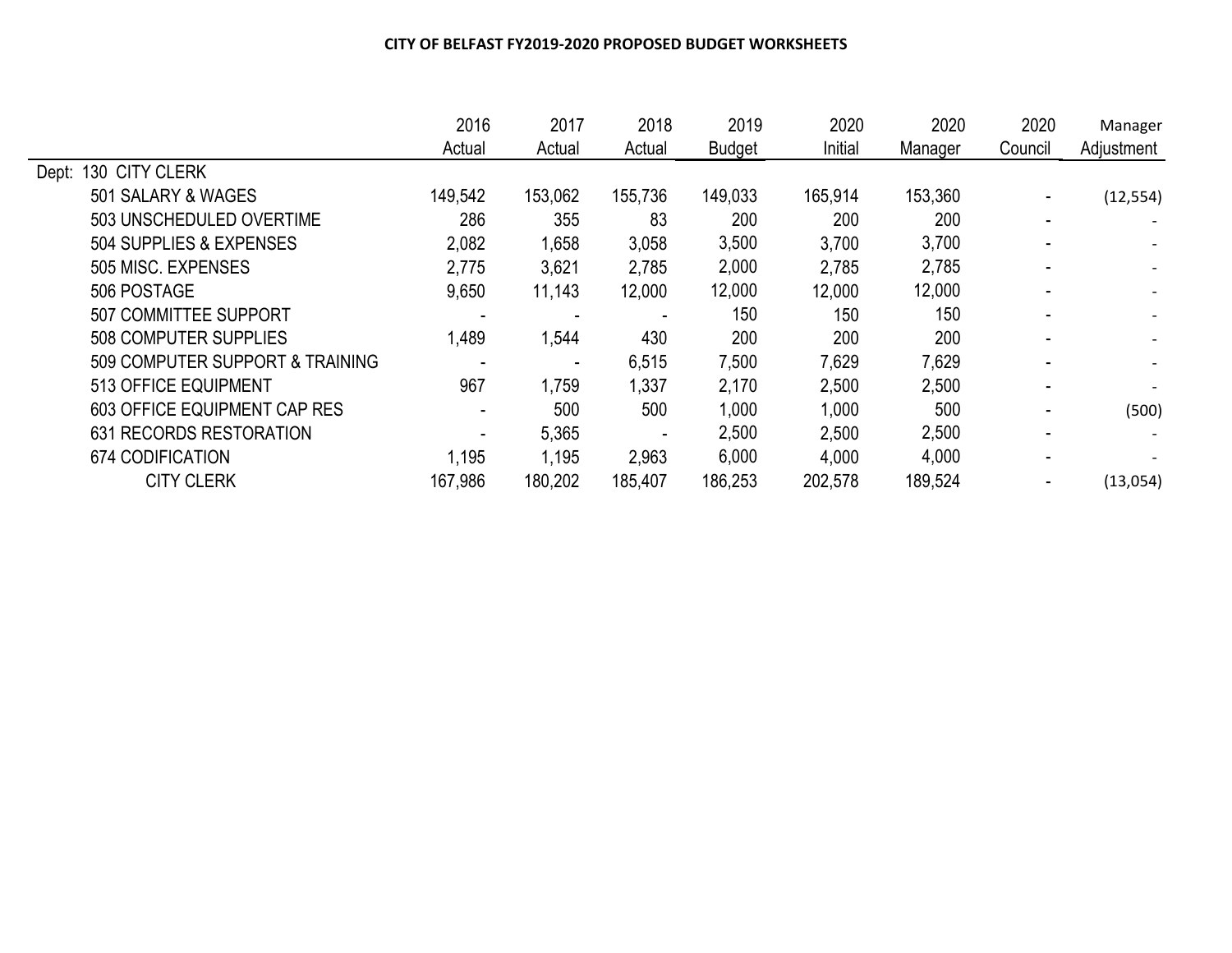|                                | 2016    | 2017    | 2018    | 2019          | 2020    | 2020    | 2020    | Manager                  |
|--------------------------------|---------|---------|---------|---------------|---------|---------|---------|--------------------------|
|                                | Actual  | Actual  | Actual  | <b>Budget</b> | Initial | Manager | Council | Adjustment               |
| Dept: 140 CITY BLDG MAINT      |         |         |         |               |         |         |         |                          |
| 501 SALARY & WAGES             | 37,357  | 38,771  | 40,552  | 41,419        | 41,419  | 41,419  |         |                          |
| 511 VEHICLE & SCHOOL EXP       | 2,020   | 2,287   | 2,117   | 2,000         | 2,000   | 2,000   |         |                          |
| 515 ELECTRICITY                | 15,798  | 16,193  | 15,538  | 16,000        | 16,000  | 16,000  |         |                          |
| 516 HEATING FUEL               | 7,731   | 4,876   | 6,961   | 8,700         | 8,700   | 8,700   |         |                          |
| 517 TELEPHONES/INTERNET        | 8,707   | 8,840   | 6,090   | 8,000         | 8,000   | 8,000   |         | $\overline{\phantom{0}}$ |
| 518 WATER                      | 2,122   | 2,122   | 2,122   | 2,100         | 2,100   | 2,100   |         |                          |
| 519 CLEANING SUPPLIES          | 1,419   | 1,912   | 2,237   | 1,900         | 1,900   | 1,900   |         | $\overline{\phantom{0}}$ |
| 520 BLDG MAINT, REPAIRS & MISC | 18,491  | 20,881  | 15,752  | 16,500        | 16,500  | 16,500  |         |                          |
| 524 CLEANING CONTRACT          | 7,975   | 8,700   | 8,700   | 9,300         | 9,300   | 9,300   |         |                          |
| 837 IT SERVICES                | ۰       | 27,876  | 21,121  | 30,000        | 52,372  | 52,372  |         |                          |
| 867 SHARED TECHNOLOGY          |         |         |         |               |         |         |         |                          |
| <b>CITY BLDG MAINT</b>         | 101,620 | 132,457 | 121,190 | 135,919       | 158,291 | 158,291 |         |                          |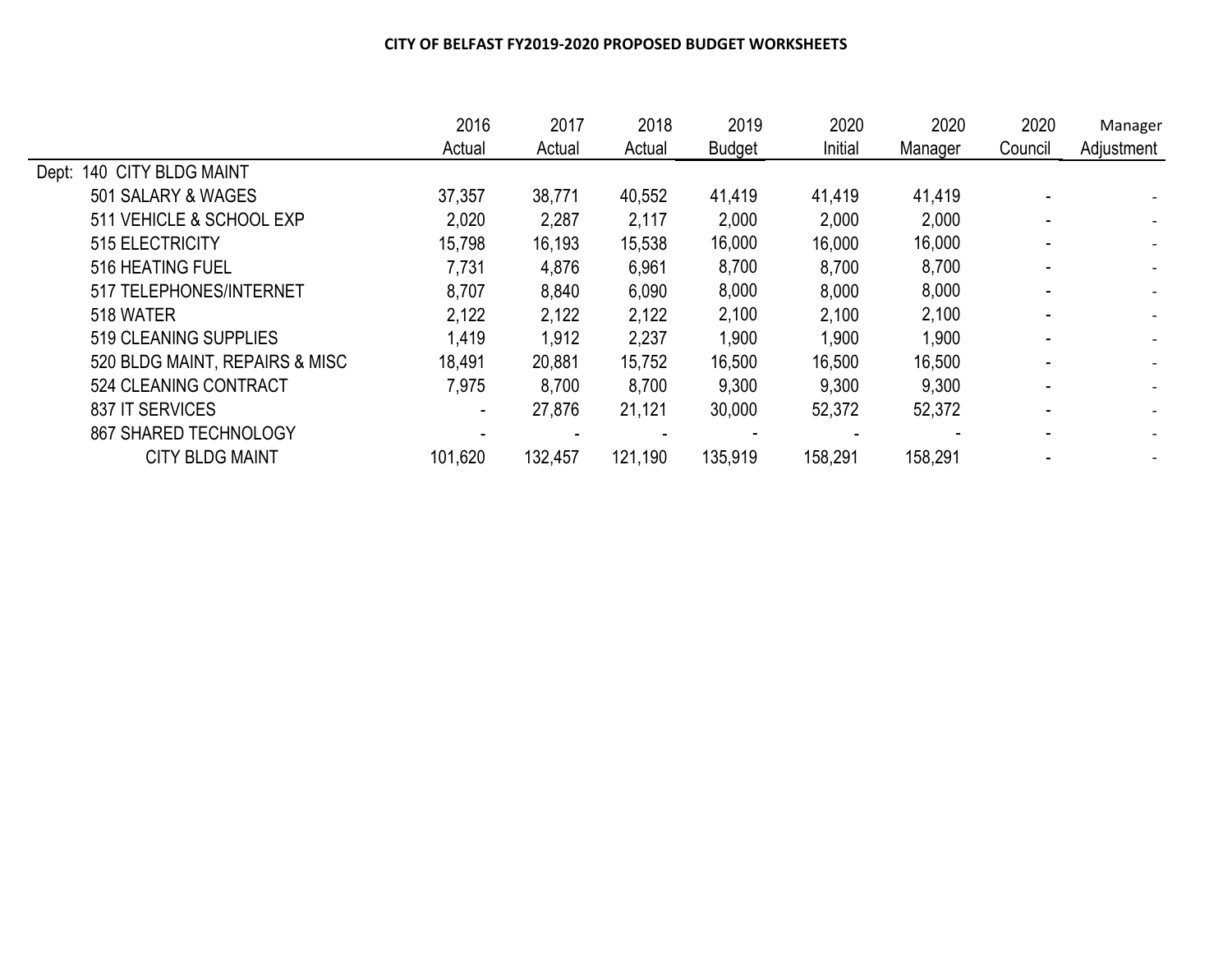|                                     | 2016   | 2017   | 2018   | 2019          | 2020    | 2020    | 2020    | Manager                  |
|-------------------------------------|--------|--------|--------|---------------|---------|---------|---------|--------------------------|
|                                     | Actual | Actual | Actual | <b>Budget</b> | Initial | Manager | Council | Adjustment               |
| Dept: 150 ELECTIONS & REGISTRATIONS |        |        |        |               |         |         |         |                          |
| 501 SALARY & WAGES                  | 5,945  | 4,650  | 5,177  | 4,800         | 9,000   | 9,000   |         | $\overline{\phantom{0}}$ |
| 503 UNSCHEDULED OVERTIME            | 524    | 921    | 249    | 500           | 500     | 500     |         |                          |
| 504 SUPPLIES & EXPENSES             | 8,177  | 9,200  | 6,251  | 7,700         | 9,050   | 9,050   |         |                          |
| <b>ELECTIONS &amp;</b>              | 14,646 | 14,772 | 11,677 | 13,000        | 18,550  | 18,550  |         |                          |
| <b>REGISTRATIONS</b>                |        |        |        |               |         |         |         |                          |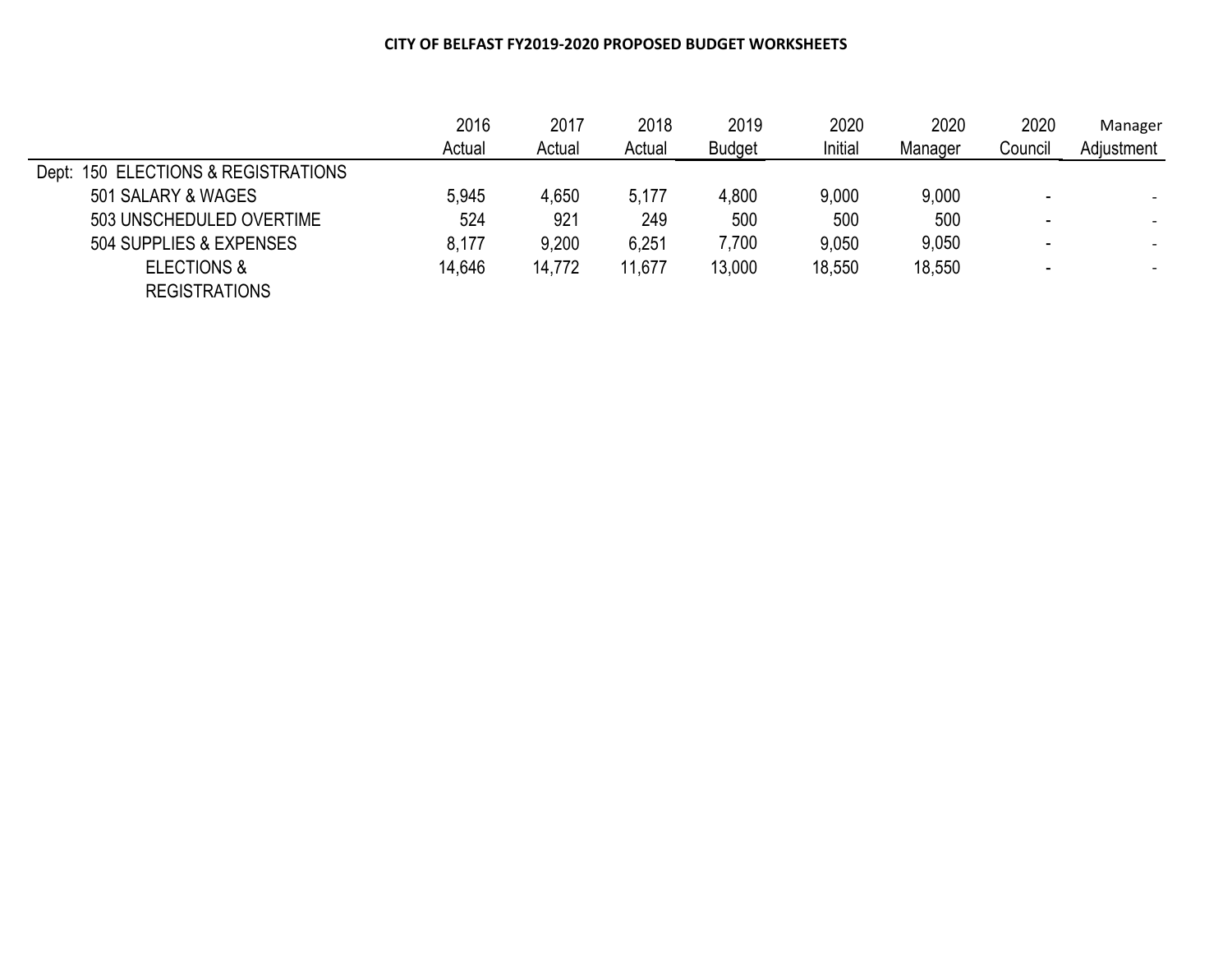|                              | 2016      | 2017      | 2018     | 2019          | 2020     | 2020      | 2020    | Manager                  |
|------------------------------|-----------|-----------|----------|---------------|----------|-----------|---------|--------------------------|
|                              | Actual    | Actual    | Actual   | <b>Budget</b> | Initial  | Manager   | Council | Adjustment               |
| Dept: 180 EMPLOYEE BENEFITS  |           |           |          |               |          |           |         |                          |
| 527 SOCIAL SECURITY/MEDICARE | 290,144   | 303,482   | 302,993  | 323,000       | 330,000  | 330,000   |         | $\overline{\phantom{a}}$ |
| 528 RETIREMENT PLAN          | 219,122   | 242,197   | 267,230  | 298,000       | 302,000  | 302,000   |         |                          |
| 529 GROUP LIFE INSURANCE     | 19,172    | 19,180    | 19,372   | 19,300        | 19,300   | 19,300    | -       |                          |
| 530 HEALTH INSURANCE         | 673,393   | 702,774   | 816,707  | 880,066       | 930,000  | 930,000   |         | $\overline{\phantom{a}}$ |
| 531 PERSONNEL RESERVE        | 25,000    | 56,172    | 50,000   | 25,000        | 25,000   | 25,000    |         | $\overline{\phantom{a}}$ |
| <b>EMPLOYEE</b>              | 1,226,831 | 1,323,805 | ,456,302 | ,545,366      | ,606,300 | 1,606,300 |         |                          |
| <b>BENEFITS</b>              |           |           |          |               |          |           |         |                          |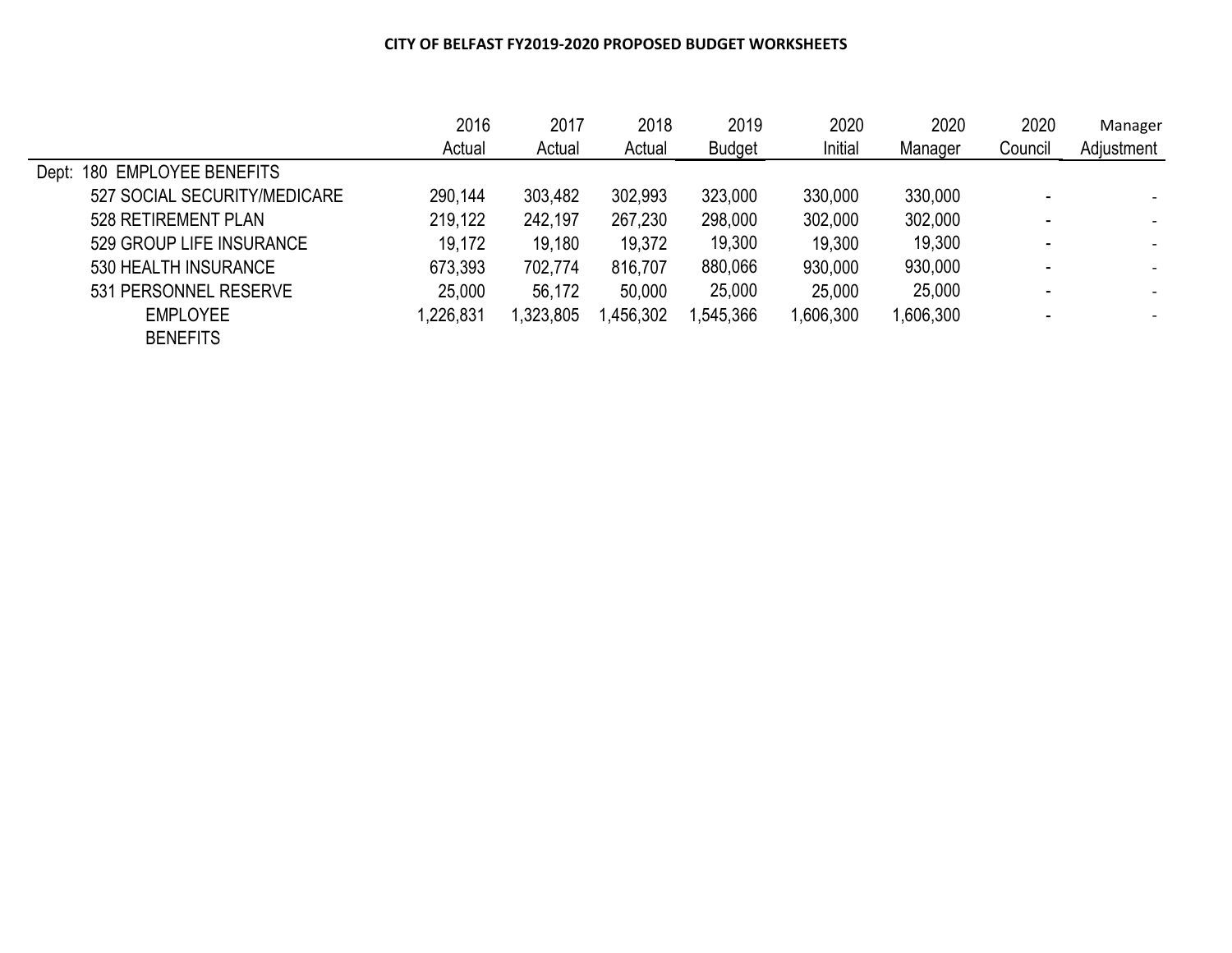|                                | 2016   | 2017   | 2018   | 2019          | 2020    | 2020    | 2020    | Manager                  |
|--------------------------------|--------|--------|--------|---------------|---------|---------|---------|--------------------------|
|                                | Actual | Actual | Actual | <b>Budget</b> | Initial | Manager | Council | Adjustment               |
| 190 BOATHOUSE<br>Dept:         |        |        |        |               |         |         |         |                          |
| 504 SUPPLIES & EXPENSES        | 1,201  | 568    | 1,121  | 1,200         | 1,200   | 1,200   |         |                          |
| 515 ELECTRICITY                | 1,331  | 1,607  | 3,126  | 1,800         | 1,800   | 1,800   |         | $\overline{\phantom{a}}$ |
| 516 HEATING FUEL               | 5,266  | 3,522  | 4,992  | 6,200         | 6,200   | 6,200   |         |                          |
| 517 TELEPHONES/INTERNET        |        |        | 845    | 840           | 1,300   | 1,300   |         |                          |
| 518 WATER                      | 293    | 321    | 573    | 350           | 350     | 350     |         |                          |
| 520 BLDG MAINT, REPAIRS & MISC | 1,566  | 1,921  | 6,629  | 600           | 1.000   | 1,000   |         | $\overline{\phantom{a}}$ |
| 532 CAPITAL RESERVE            | 600    | 600    | 600    | 600           | 600     | 600     |         |                          |
| 609 CONTRACT SUPERVISOR        | 5,400  |        |        |               |         |         |         |                          |
| <b>BOATHOUSE</b>               | 15,657 | 8,539  | 17,886 | 11,590        | 12,450  | 12,450  |         |                          |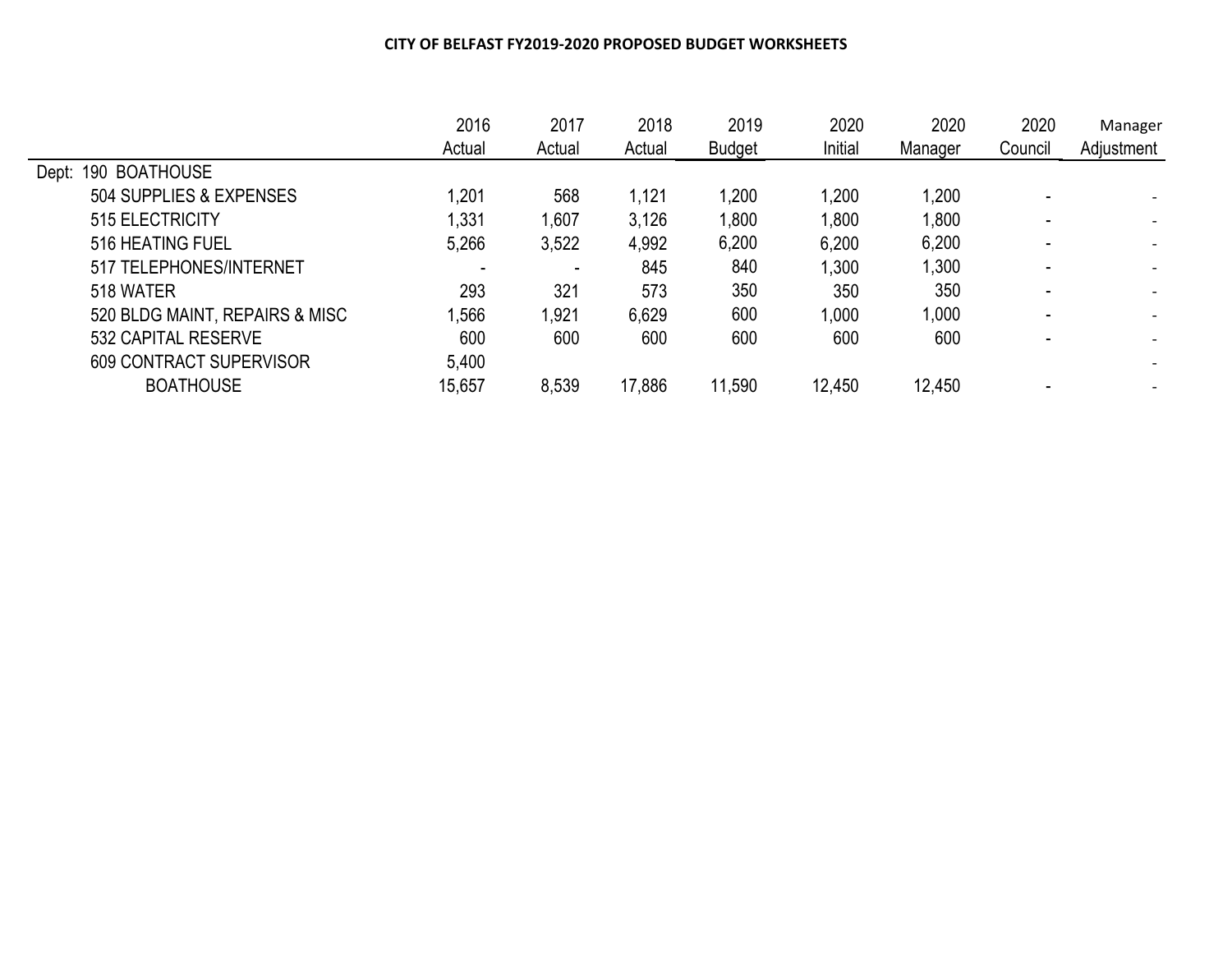|                                   | 2016    | 2017    | 2018    | 2019          | 2020    | 2020    | 2020    | Manager    |
|-----------------------------------|---------|---------|---------|---------------|---------|---------|---------|------------|
|                                   | Actual  | Actual  | Actual  | <b>Budget</b> | Initial | Manager | Council | Adjustment |
| Dept: 210 FIRE                    |         |         |         |               |         |         |         |            |
| 501 SALARY & WAGES                | 124,690 | 124,597 | 129,179 | 139,533       | 149,533 | 145,408 |         | (4, 125)   |
| 503 UNSCHEDULED OVERTIME          | 2,981   | 2,629   | 3,455   | 3,000         | 3,000   | 3,000   |         |            |
| 504 SUPPLIES & EXPENSES           | 5,205   | 5,319   | 3,505   | 5,000         | 5,000   | 5,000   |         |            |
| 515 ELECTRICITY                   | 3,267   | 2,878   | 2,090   | 3,000         | 3,000   | 3,000   |         |            |
| 516 HEATING FUEL                  | 3,380   | 2,537   | 3,964   | 5,700         | 5,700   | 5,700   |         |            |
| 517 TELEPHONES/INTERNET           | 2,700   | 3,143   | 2,751   | 3,300         | 3,300   | 3,300   |         |            |
| 518 WATER                         | 1,198   | 1,198   | 899     | 1,200         | 1,200   | 1,200   |         |            |
| 520 BLDG MAINT, REPAIRS & MISC    | 2,000   | 3,516   | 5,243   | 4,000         | 4,000   | 4,000   |         |            |
| 533 CHIEF'S CLOTHING ALLOWANCE    | 400     | 400     | 384     | 400           | 400     | 400     |         |            |
| 534 HOSE REPLACEMENT              | 1,125   | 1,444   | 1,375   | 1,500         | 1,500   | 1,500   |         |            |
| 535 PURCHASE OF EQUIPMENT         | 14,000  | 13,416  | 14,884  | 15,000        | 20,000  | 15,000  |         | (5,000)    |
| 536 VEHICLE MAINTENANCE & REPAIRS | 6,740   | 8,035   | 4,460   | 5,000         | 5,000   | 5,000   |         |            |
| 537 EQUIPMENT CAP RES             | 45,000  | 60,000  | 60,000  | 60,000        | 60,000  | 60,000  |         |            |
| 567 GAS, OIL, GREASE & DIESEL     | 3,563   | 1,770   | 2,644   | 4,100         | 4,100   | 4,100   |         |            |
| 580 UNIFORMS                      | 299     | 403     | 427     | 400           | 400     | 400     |         |            |
| <b>713 EQUIPMENT MAINTENANCE</b>  | 3,380   | 4,337   | 3,088   | 3,500         | 3,500   | 3,500   |         |            |
| <b>FIRE</b>                       | 219,928 | 235,621 | 238,348 | 254,633       | 269,633 | 260,508 |         | (9, 125)   |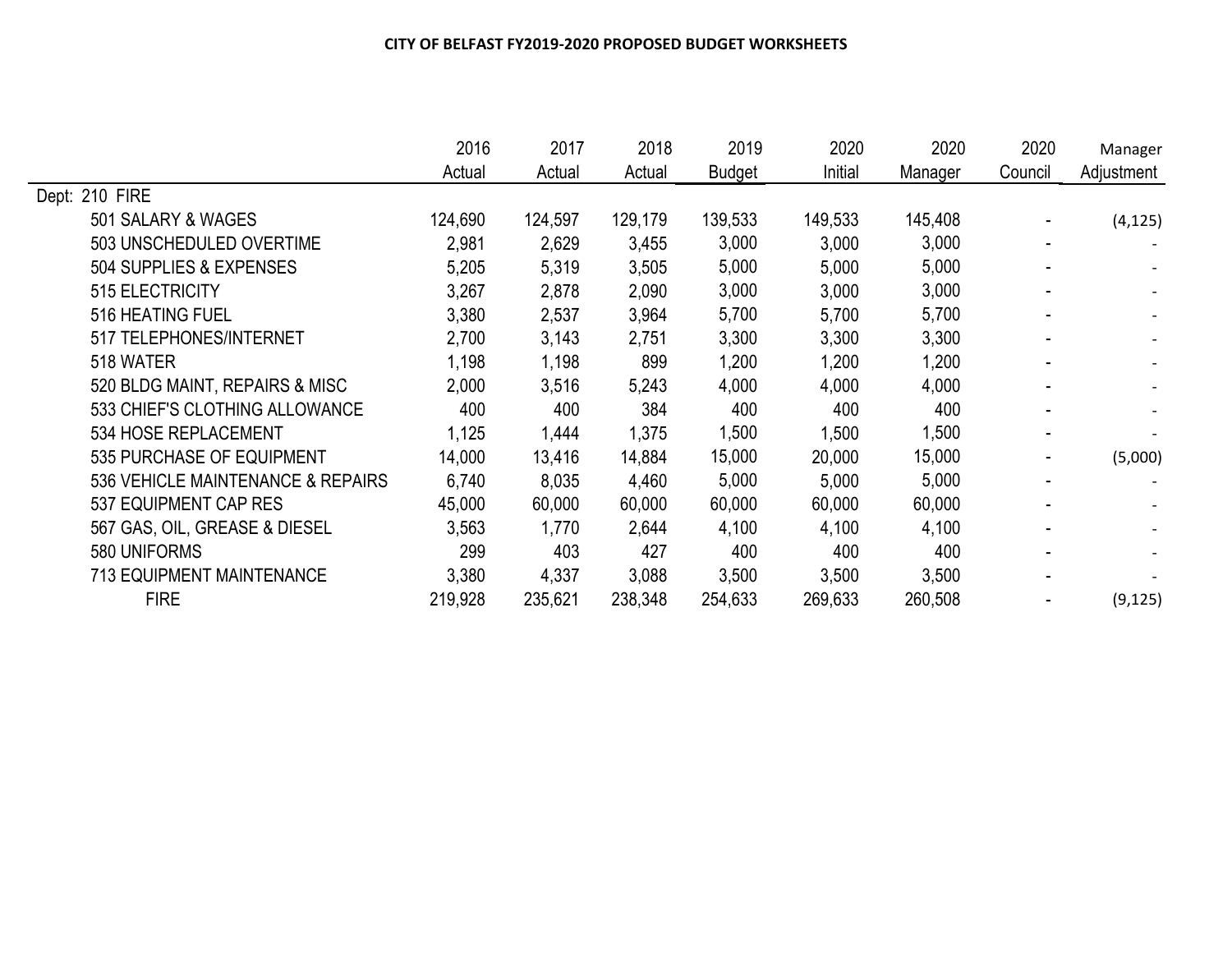|                                   | 2016    | 2017      | 2018      | 2019          | 2020      | 2020      | 2020    | Manager    |
|-----------------------------------|---------|-----------|-----------|---------------|-----------|-----------|---------|------------|
|                                   | Actual  | Actual    | Actual    | <b>Budget</b> | Initial   | Manager   | Council | Adjustment |
| Dept: 220 POLICE                  |         |           |           |               |           |           |         |            |
| 501 SALARY & WAGES                | 741,064 | 784,051   | 829,897   | 963,916       | 1,044,660 | 998,971   |         | (45, 689)  |
| 503 UNSCHEDULED OVERTIME          | 93,033  | 74,595    | 81,067    | 82,620        | 84,000    | 84,000    |         |            |
| 504 SUPPLIES & EXPENSES           | 11,768  | 11,388    | 9,135     | 8,920         | 9,020     | 9,020     |         |            |
| 508 COMPUTER SUPPLIES             | 5,618   |           |           |               |           |           |         |            |
| 509 COMPUTER SUPPORT & TRAINING   | 6,684   | 8,387     | 3,674     | 7,600         | 8,100     | 8,100     |         |            |
| 513 OFFICE EQUIPMENT              |         | 3,421     | 15,194    | 4,000         | 5,000     | 5,000     |         |            |
| 515 ELECTRICITY                   | 14,474  | 18,006    | 16,595    | 14,000        | 14,000    | 14,000    |         |            |
| 516 HEATING FUEL                  | 6,886   | 5,748     | 7,064     | 9,000         | 9,000     | 9,000     |         |            |
| 517 TELEPHONES/INTERNET           | 4,273   | 5,709     | 8,041     | 6,860         | 6,860     | 6,860     |         |            |
| 518 WATER                         | 1,419   | 1,349     | 2,241     | 1,400         | 1,400     | 1,400     |         |            |
| 520 BLDG MAINT, REPAIRS & MISC    | 3,408   | 6,378     | 6,117     | 5,500         | 5,500     | 5,500     |         |            |
| 533 CHIEF'S CLOTHING ALLOWANCE    | 728     | 700       | 297       | 700           | 1,400     | 1,400     |         |            |
| 535 PURCHASE OF EQUIPMENT         | 33,800  | 31,000    | 33,943    | 32,000        | 84,000    | 44,000    |         | (40,000)   |
| 536 VEHICLE MAINTENANCE & REPAIRS | 11,942  | 17,067    | 22,587    | 13,000        | 13,000    | 10,000    |         | (3,000)    |
| 537 EQUIPMENT CAP RES             | 2,000   | 2,000     | 4,000     | 4,000         | 4,000     | 4,000     |         |            |
| 539 MILEAGE & SCHOOL EXPENSES     | 5,018   | 14,577    | 15,584    | 11,952        | 11,952    | 10,952    |         | (1,000)    |
| 540 FIREARMS                      | 3,813   | 4,283     | 6,034     | 7,100         | 7,100     | 7,100     |         |            |
| TRAINING/QUALIFICATIO             |         |           |           |               |           |           |         |            |
| 541 COMMUNICATIONS SYSTEM         |         | 1,200     | 2,300     | 2,300         | 2,300     | 2,300     |         |            |
| 542 UNIFORMS & POLICE EQUIPMENT   | 19,015  | 17,477    | 17,560    | 16,000        | 16,000    | 16,000    |         |            |
| 543 JANITORIAL SERVICE & SUPPLIES | 7,711   | 6,743     | 7,045     | 8,296         | 8,722     | 8,722     |         |            |
| 567 GAS, OIL, GREASE & DIESEL     | 20,046  | 22,715    | 25,923    | 24,750        | 15,250    | 19,000    |         | 3,750      |
| 843 K-9 EXPENSES                  |         | 6,345     | 9,517     | 1,978         | 1,978     | 1,978     |         |            |
| <b>POLICE</b>                     | 992,700 | 1,043,139 | 1,123,815 | 1,225,892     | 1,353,242 | 1,267,303 |         | (85, 939)  |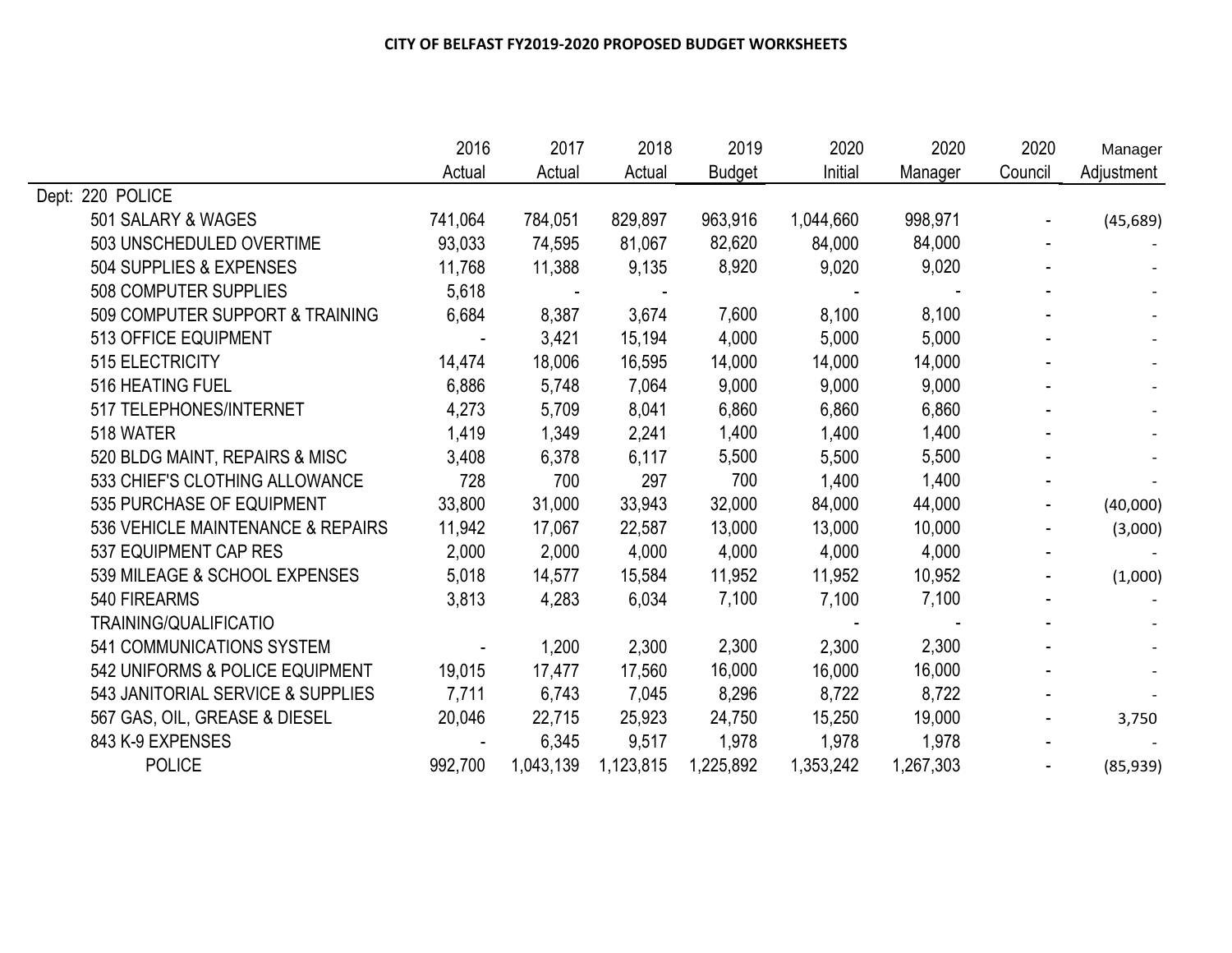|                                     | 2016    | 2017    | 2018    | 2019          | 2020    | 2020    | 2020                     | Manager    |
|-------------------------------------|---------|---------|---------|---------------|---------|---------|--------------------------|------------|
|                                     | Actual  | Actual  | Actual  | <b>Budget</b> | Initial | Manager | Council                  | Adjustment |
| Dept: 230 STREET LIGHTING           |         |         |         |               |         |         |                          |            |
| 544 STREET LIGHTS                   | 82,444  | 76,468  | 82,954  | 79,000        | 79,000  | 38,150  |                          | (40, 850)  |
| 545 DOWNTOWN STREET LIGHTS          | 14,452  | 13,437  | 17,470  | 16,900        | 16,900  | 16,900  | $\overline{\phantom{0}}$ |            |
| 546 TRAFFIC/SIGNAL LIGHTS           | 1,136   | 1,364   | 1,510   | 1,400         | 1,400   | 1,400   |                          |            |
| <b>717 STREET LIGHT MAINTENANCE</b> | 704     | 8,312   | 1,090   | 1,000         | 1,000   | 1,000   | -                        |            |
| <b>STREET LIGHTING</b>              | 98,736  | 99,581  | 103,024 | 98,300        | 98,300  | 57,450  |                          | (40, 850)  |
|                                     |         |         |         |               |         |         |                          |            |
|                                     | 2016    | 2017    | 2018    | 2019          | 2020    | 2020    | 2020                     | Manager    |
|                                     | Actual  | Actual  | Actual  | <b>Budget</b> | Initial | Manager | Council                  | Adjustment |
| Dept: 240 HYDRANTS                  |         |         |         |               |         |         |                          |            |
| 523 HYDRANTS                        | 424,464 | 424,464 | 424,464 | 424,464       | 424,464 | 424,464 |                          |            |
| <b>HYDRANTS</b>                     | 424,464 | 424,464 | 424,464 | 424,464       | 424,464 | 424,464 |                          |            |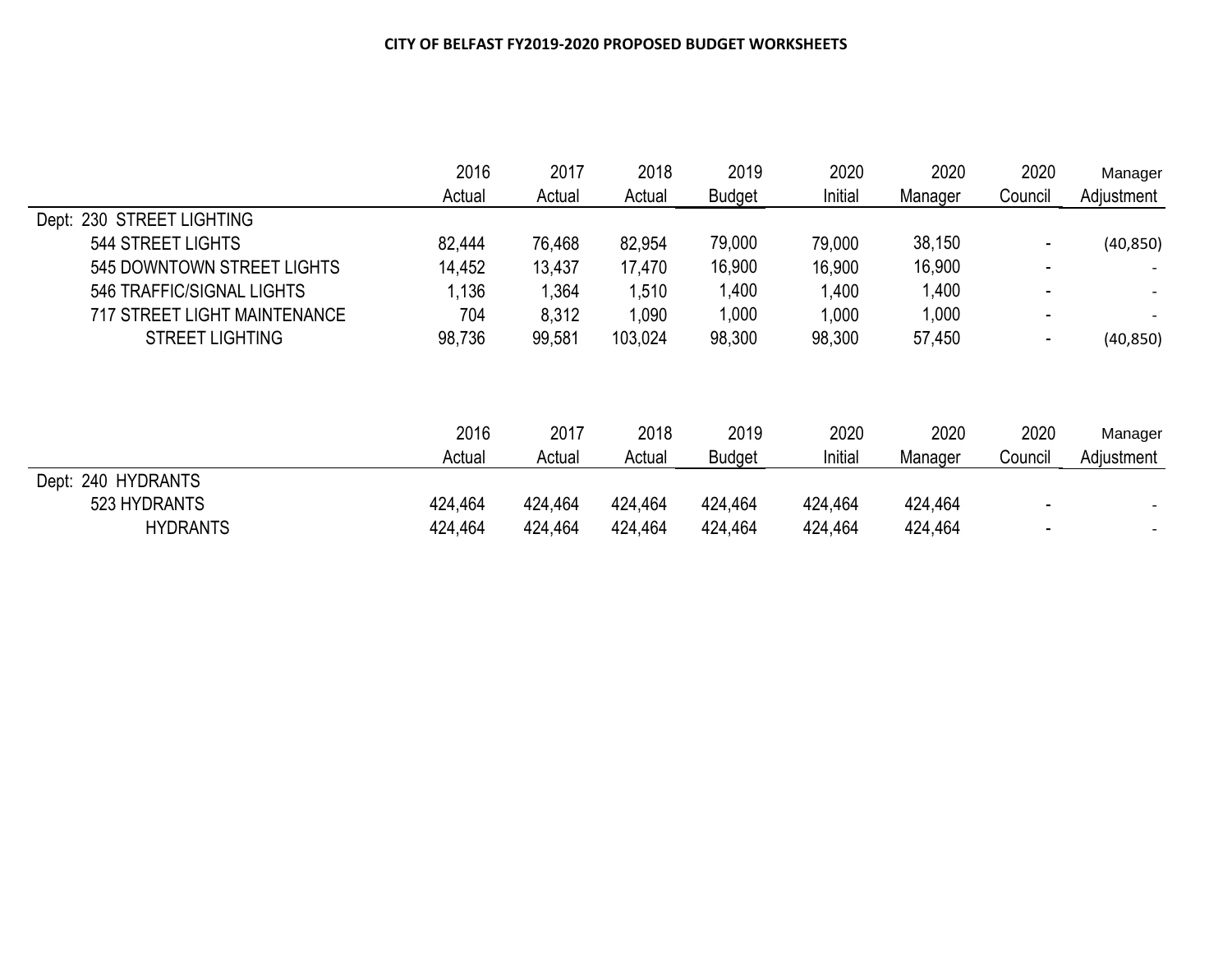| 2020<br>Manager       | 2020    | 2020    | 2019          | 2018   | 2017   | 2016   |                                   |
|-----------------------|---------|---------|---------------|--------|--------|--------|-----------------------------------|
| Adjustment<br>Council | Manager | Initial | <b>Budget</b> | Actual | Actual | Actual |                                   |
|                       |         |         |               |        |        |        | Dept: 250 CABLE TELEVISION        |
| (1,000)               | 25,849  | 26,849  | 21,849        | 19,186 | 18,846 | 18.407 | 501 SALARY & WAGES                |
|                       | 4,500   | 4,500   | 3,400         | 3,627  | 3,884  | 3,503  | 504 SUPPLIES & EXPENSES           |
|                       | 3,500   | 3,500   | ,500          | 717    | 1,911  | 2,323  | 522 EQUIPMENT MAINT & REPAIRS     |
|                       | 500     | 500     | 500           | 540    |        |        | 536 VEHICLE MAINTENANCE & REPAIRS |
|                       | 2,500   | 2,500   | 2,500         | 2,500  | 2,500  | 2,500  | 537 EQUIPMENT CAP RES             |
|                       | 500     | 500     | 500           |        |        |        | 567 GAS, OIL, GREASE & DIESEL     |
|                       | 10,000  | 10,000  | 10,000        | 10,000 | 10,000 | 10,000 | <b>723 BELFAST COMMUNITY TV</b>   |
| (1,000)               | 47,349  | 48,349  | 40,249        | 36,570 | 37,141 | 36,733 | <b>CABLE TELEVISION</b>           |
|                       |         |         |               |        |        |        |                                   |

|                                | 2016<br>Actual | 2017    | 2018    | 2019          | 2020    | 2020    | 2020    | Manager                  |  |
|--------------------------------|----------------|---------|---------|---------------|---------|---------|---------|--------------------------|--|
|                                |                | Actual  | Actual  | <b>Budget</b> | Initial | Manager | Council | Adjustment               |  |
| Dept: 260 MUNICIPAL INS.       |                |         |         |               |         |         |         |                          |  |
| 549 FLEET & PROPERTY INSURANCE | 99,299         | 108,010 | 113,932 | 115,165       | 102,000 | 102,000 |         |                          |  |
| 550 WORKER'S COMP              | 123,483        | 152,563 | 149,971 | 156,072       | 180,000 | 180,000 |         |                          |  |
| 553 UNEMPLOYMENT INSURANCE     | 19,614         | 16,790  | 15,649  | 24,000        | 24,000  | 24,000  |         | $\overline{\phantom{0}}$ |  |
| 554 AIRPORT LIABILITY          | 8,543          | 4,219   | 2,650   | 4,219         | 4,219   | 4,219   |         | $\overline{\phantom{0}}$ |  |
| 555 HARBORMASTER BOAT/PERSONA  | 6,418          | 9,765   | 8,920   | 9,600         | 8,893   | 8,893   |         |                          |  |
| MUNICIPAL INS.                 | 257,357        | 291,347 | 291,122 | 309,056       | 319,112 | 319,112 |         |                          |  |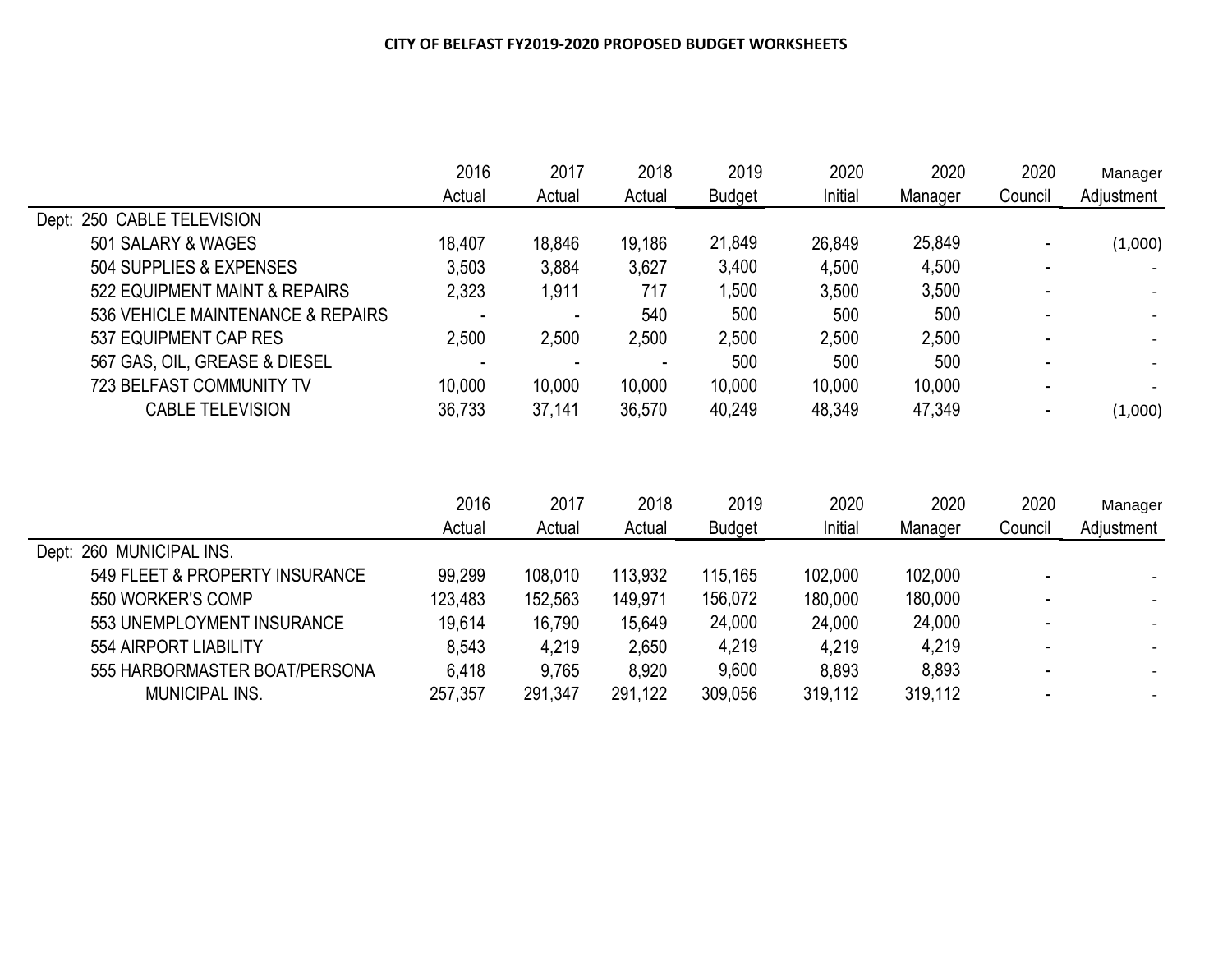|                                   | 2016    | 2017    | 2018    | 2019          | 2020    | 2020    | 2020    | Manager    |
|-----------------------------------|---------|---------|---------|---------------|---------|---------|---------|------------|
|                                   | Actual  | Actual  | Actual  | <b>Budget</b> | Initial | Manager | Council | Adjustment |
| Dept: 270 AMBULANCE               |         |         |         |               |         |         |         |            |
| 501 SALARY & WAGES                | 353,775 | 382,521 | 383,717 | 473,400       | 483,400 | 476,400 |         | (7,000)    |
| 503 UNSCHEDULED OVERTIME          | 9,586   | 9,500   | 12,380  | 10,000        | 12,000  | 12,000  |         |            |
| 504 SUPPLIES & EXPENSES           | 14,543  | 13,063  | 8,451   | 15,000        | 15,000  | 15,000  |         |            |
| 536 VEHICLE MAINTENANCE & REPAIRS | 11,230  | 5,138   | 7,493   | 9,000         | 9,000   | 9,000   |         |            |
| 537 EQUIPMENT CAP RES             | 69,709  | 71,444  | 73,266  | 75,179        | 77,188  | 77,188  |         |            |
| 559 TRAINING & DEVELOPMENT        | 3,682   | 3,000   | 3,000   | 3,000         | 3,000   | 3,000   |         |            |
| 560 PARAMEDIC CLOTHING ALLOWA     | 2,060   | 1,916   | 1,959   | 2,400         | 2,000   | 2,000   |         |            |
| 562 AMBULANCE BILLING CONTRAC     | 36,253  | 44,472  | 38,308  | 43,000        | 43,000  | 43,000  |         |            |
| 567 GAS, OIL, GREASE & DIESEL     | 15,020  | 18,854  | 20,685  | 22,000        | 22,000  | 22,000  |         |            |
| <b>AMBULANCE</b>                  | 515,858 | 549,908 | 549,259 | 652,979       | 666,588 | 659,588 |         | (7,000)    |
|                                   |         |         |         |               |         |         |         |            |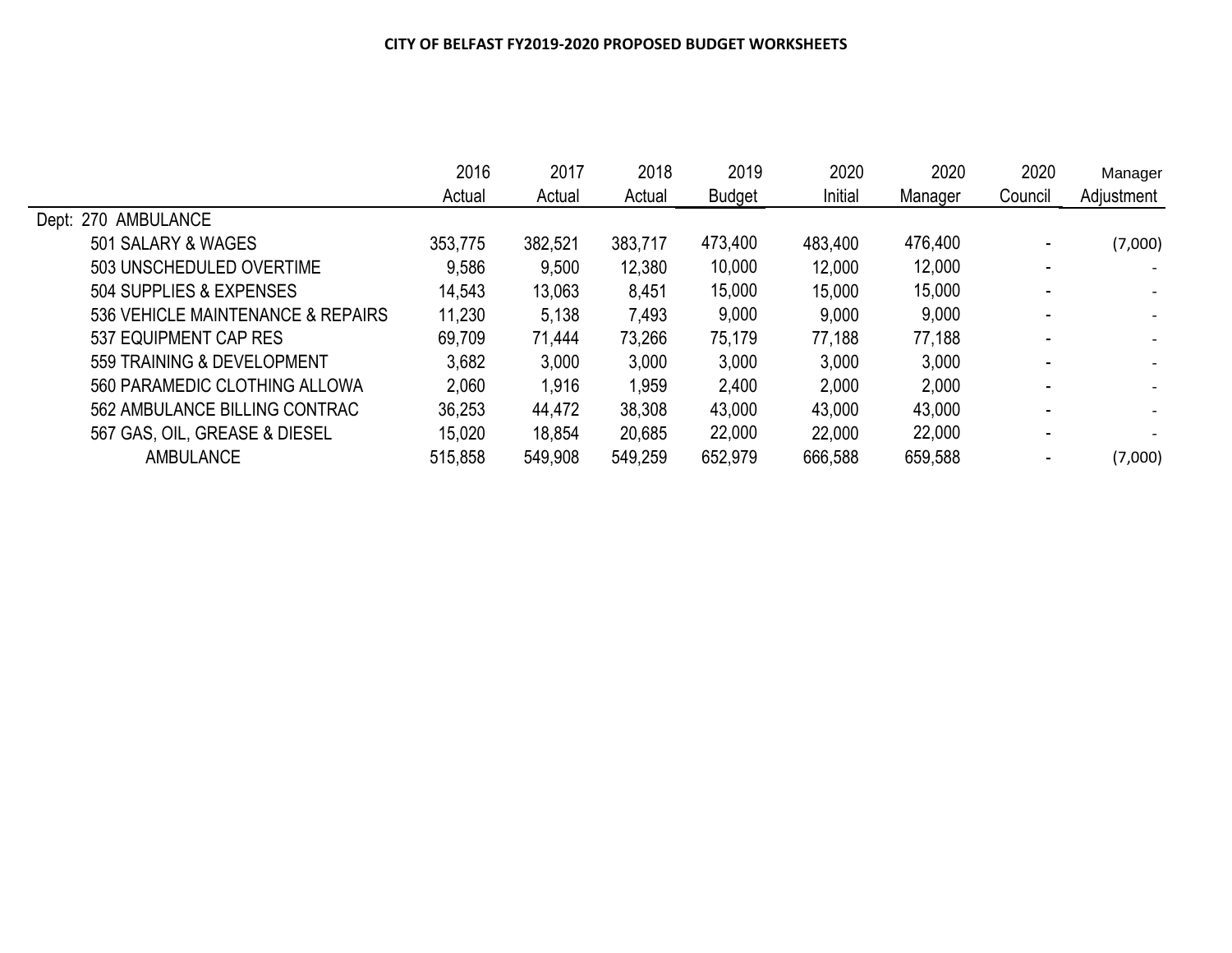|                               | 2016<br>Actual | 2017<br>Actual | 2018<br>Actual | 2019<br><b>Budget</b> | 2020<br>Initial | 2020<br>Manager | 2020<br>Council | Manager<br>Adjustment |
|-------------------------------|----------------|----------------|----------------|-----------------------|-----------------|-----------------|-----------------|-----------------------|
| Dept: 280 ANIMAL CONTROL      |                |                |                |                       |                 |                 |                 |                       |
| 536 VEHICLE MAINT & REPAIRS   |                |                |                |                       |                 |                 |                 |                       |
| 563 KENNEL CONTRACT/VETERINAR | 267            | 5,321          | 7,636          | 8,362                 | 8,362           | 8,362           |                 |                       |
| <b>ANIMAL CONTROL</b>         | 267            | 5,321          | 7,636          | 8,362                 | 8,362           | 8,362           |                 |                       |
|                               | 2016<br>Actual | 2017<br>Actual | 2018<br>Actual | 2019<br><b>Budget</b> | 2020<br>Initial | 2020<br>Manager | 2020<br>Council | Manager<br>Adjustment |
| Dept: 290 CROSSING GUARDS     |                |                |                |                       |                 |                 |                 |                       |
| 501 SALARY & WAGES            | 14,647         | 12,612         | 11,499         | 17,493                | 17,150          | 17,150          |                 |                       |
| 504 SUPPLIES & EXPENSES       |                | 120            | -              | 150                   | 150             | 150             |                 |                       |
| 564 CROSSING LIGHTS           | 1,617          | 1,398          | 1,182          | 1,100                 | 1,100           | 1,100           |                 |                       |
| <b>CROSSING GUARDS</b>        | 16,264         | 14,130         | 12,681         | 18,743                | 18,400          | 18,400          |                 |                       |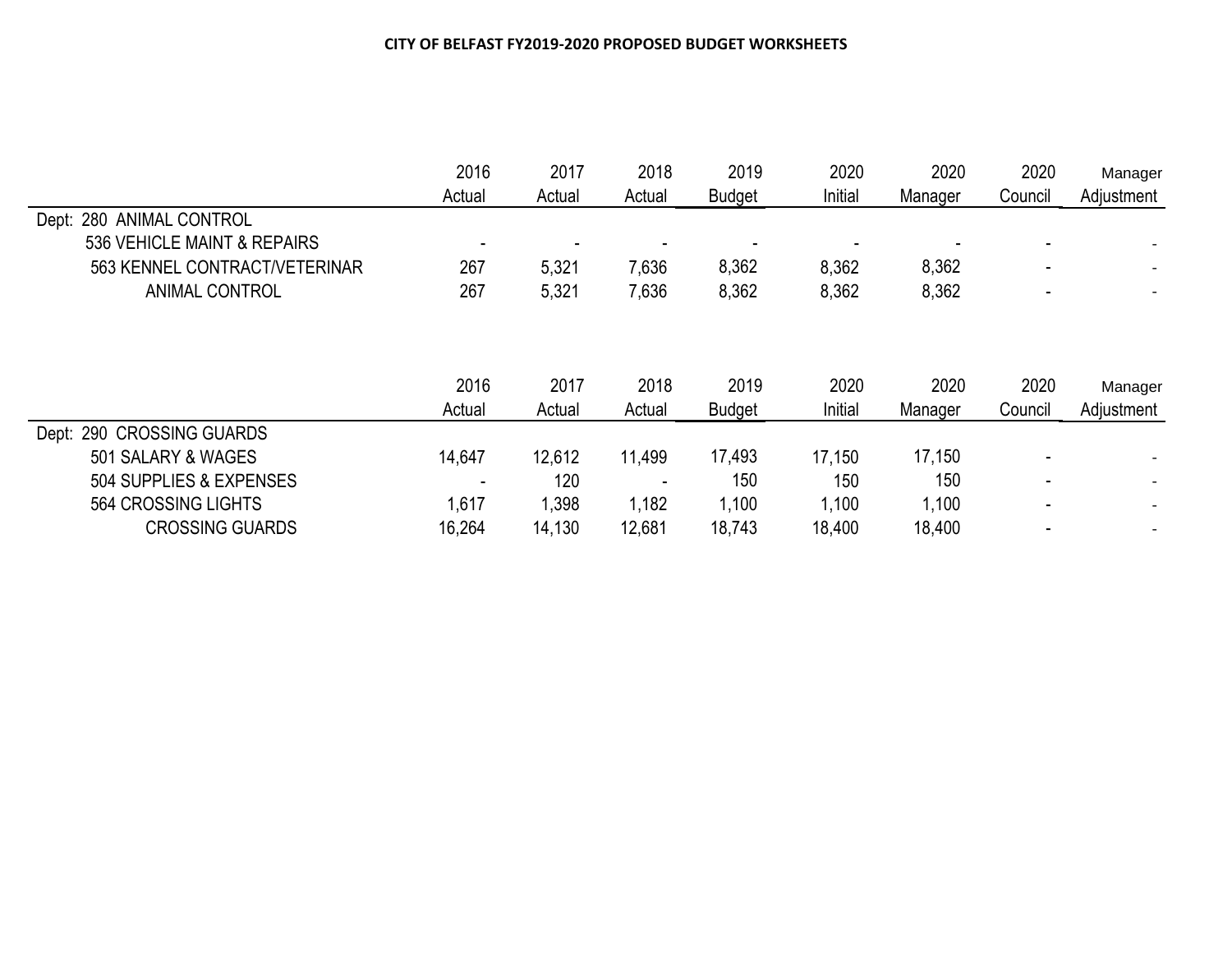|                                       | 2016   | 2017   | 2018   | 2019          | 2020    | 2020    | 2020    | Manager<br>Adjustment |
|---------------------------------------|--------|--------|--------|---------------|---------|---------|---------|-----------------------|
|                                       | Actual | Actual | Actual | <b>Budget</b> | Initial | Manager | Council |                       |
| Dept: 310 EMA DIRECTOR                |        |        |        |               |         |         |         |                       |
| 501 SALARY & WAGES                    | 2,000  | 2,000  | 2,000  | 2,000         | 2,000   | 2,000   | -       |                       |
| <b>EMA DIRECTOR</b>                   | 2,000  | 2,000  | 2,000  | 2,000         | 2,000   | 2,000   | -       |                       |
|                                       |        |        |        |               |         |         |         |                       |
|                                       | 2016   | 2017   | 2018   | 2019          | 2020    | 2020    | 2020    | Council Vs.           |
|                                       | Actual | Actual | Actual | <b>Budget</b> | Initial | Manager | Council | Manager               |
| Dept: 320 STATE LAW ENFORCEMENT AGENT |        |        |        |               |         |         |         |                       |
| 501 SALARY & WAGES                    | 63,293 | 72,397 | 67,687 | 66,000        | 67,496  | 67,496  |         |                       |
| <b>STATE LAW</b>                      | 63,293 | 72,397 | 67,687 | 66,000        | 67,496  | 67,496  |         |                       |
| <b>ENFORCEMENT</b>                    |        |        |        |               |         |         |         |                       |
| <b>AGENT</b>                          |        |        |        |               |         |         |         |                       |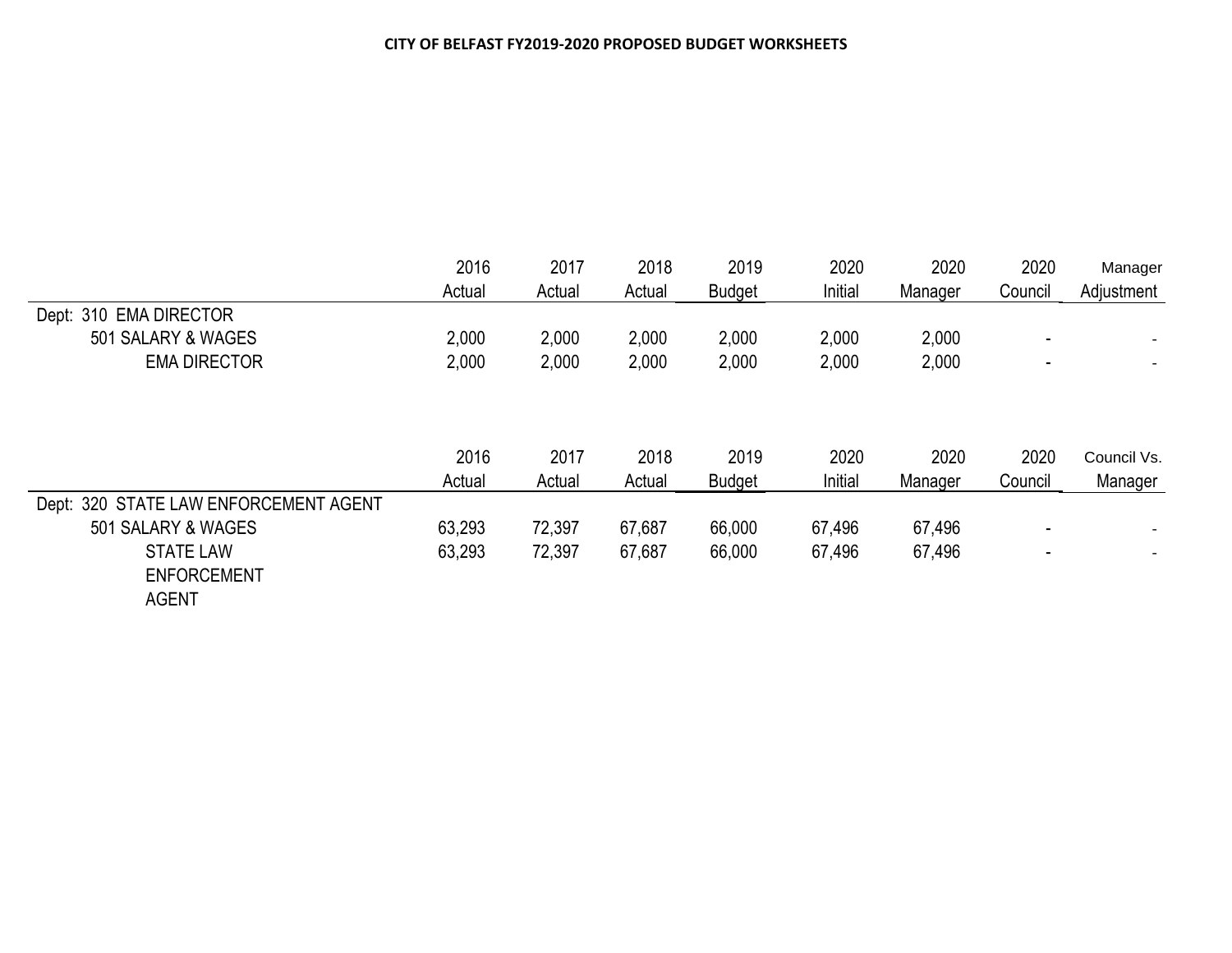|                                  | 2016      | 2017      | 2018      | 2019          | 2020      | 2020      | 2020    | Manager    |
|----------------------------------|-----------|-----------|-----------|---------------|-----------|-----------|---------|------------|
|                                  | Actual    | Actual    | Actual    | <b>Budget</b> | Initial   | Manager   | Council | Adjustment |
| Dept: 410 PUBLIC WORKS           |           |           |           |               |           |           |         |            |
| 501 SALARY & WAGES               | 518,271   | 515,059   | 547,424   | 562,803       | 577,470   | 542,470   |         | (35,000)   |
| 503 UNSCHEDULED OVERTIME         | 49,475    | 76,913    | 99,311    | 80,000        | 80,000    | 80,000    |         |            |
| 504 SUPPLIES & EXPENSES          | 8,562     | 9,217     | 11,126    | 9,700         | 9,700     | 9,700     |         |            |
| 515 ELECTRICITY                  | 3,195     | 2,691     | 2,313     | 3,000         | 3,000     | 3,000     |         |            |
| 516 HEATING FUEL                 | 4,909     | 3,072     | 5,970     | 7,000         | 7,000     | 7,000     |         |            |
| 517 TELEPHONES/INTERNET          | 2,264     | 2,573     | 2,688     | 2,600         | 2,600     | 2,600     |         |            |
| 518 WATER                        | 270       | 269       | 269       | 270           | 270       | 270       |         |            |
| 520 BLDG MAINT, REPAIRS & MISC   | 3,263     | 2,719     | 527       | 3,000         | 500       | 500       |         |            |
| 535 PURCHASE OF EQUIPMENT        | 190,000   | 169,922   | 155,390   | 160,000       | 170,000   | 160,000   |         | (10,000)   |
| 537 EQUIPMENT CAP RES            | 10,000    | 10,000    | 10,000    | 10,000        | 10,000    | 10,000    |         |            |
| 566 PARTS & TIRES                | 85,364    | 96,902    | 97,924    | 95,000        | 95,000    | 95,000    |         |            |
| 567 GAS, OIL, GREASE & DIESEL    | 71,087    | 93,061    | 79,736    | 90,000        | 90,000    | 90,000    |         |            |
| 568 TOOLS, HARDWARE & RENTALS    | 4,947     | 5,395     | 4,553     | 5,500         | 5,500     | 5,500     |         |            |
| 569 LANDSCAPING COSTS            | 6,069     | 5,691     | 5,131     | 6,000         | 4,500     | 4,500     |         |            |
| 570 SALT & CALCIUM               | 78,787    | 103,991   | 119,014   | 116,000       | 116,000   | 116,000   |         |            |
| 571 TARPATCH, SAND & GRAVEL      | 76,708    | 75,951    | 75,257    | 75,000        | 75,000    | 75,000    |         |            |
| 572 CULVERTS, SIGNS & PAINT      | 70,900    | 70,558    | 78,217    | 75,000        | 75,000    | 75,000    |         |            |
| 580 UNIFORMS                     | 9,936     | 10,360    | 11,282    | 11,600        | 11,600    | 11,600    |         |            |
| 697 CULVERT CAPITAL RESERVE      | 5,000     | 5,000     | 5,000     | 5,000         | 5,000     | 5,000     |         |            |
| <b>PUBLIC WORKS</b>              | 1,199,007 | 1,259,345 | 1,311,132 | 1,317,473     | 1,338,140 | 1,293,140 |         | (45,000)   |
|                                  | 2016      | 2017      | 2018      | 2019          | 2020      | 2020      | 2020    | Manager    |
|                                  | Actual    | Actual    | Actual    | <b>Budget</b> | Initial   | Manager   | Council | Adjustment |
| Dept: 420 SIDEWALK IMPROVE/MAINT |           |           |           |               |           |           |         |            |
| 573 SIDEWALK IMPROVEMENT/MAIN    | 25,022    | 28,037    | 34,497    | 25,000        | 35,000    | 30,000    |         | (5,000)    |
| <b>SIDEWALK</b>                  | 25,022    | 28,037    | 34,497    | 25,000        | 35,000    | 30,000    |         | (5,000)    |
| <b>IMPROVE/MAINT</b>             |           |           |           |               |           |           |         |            |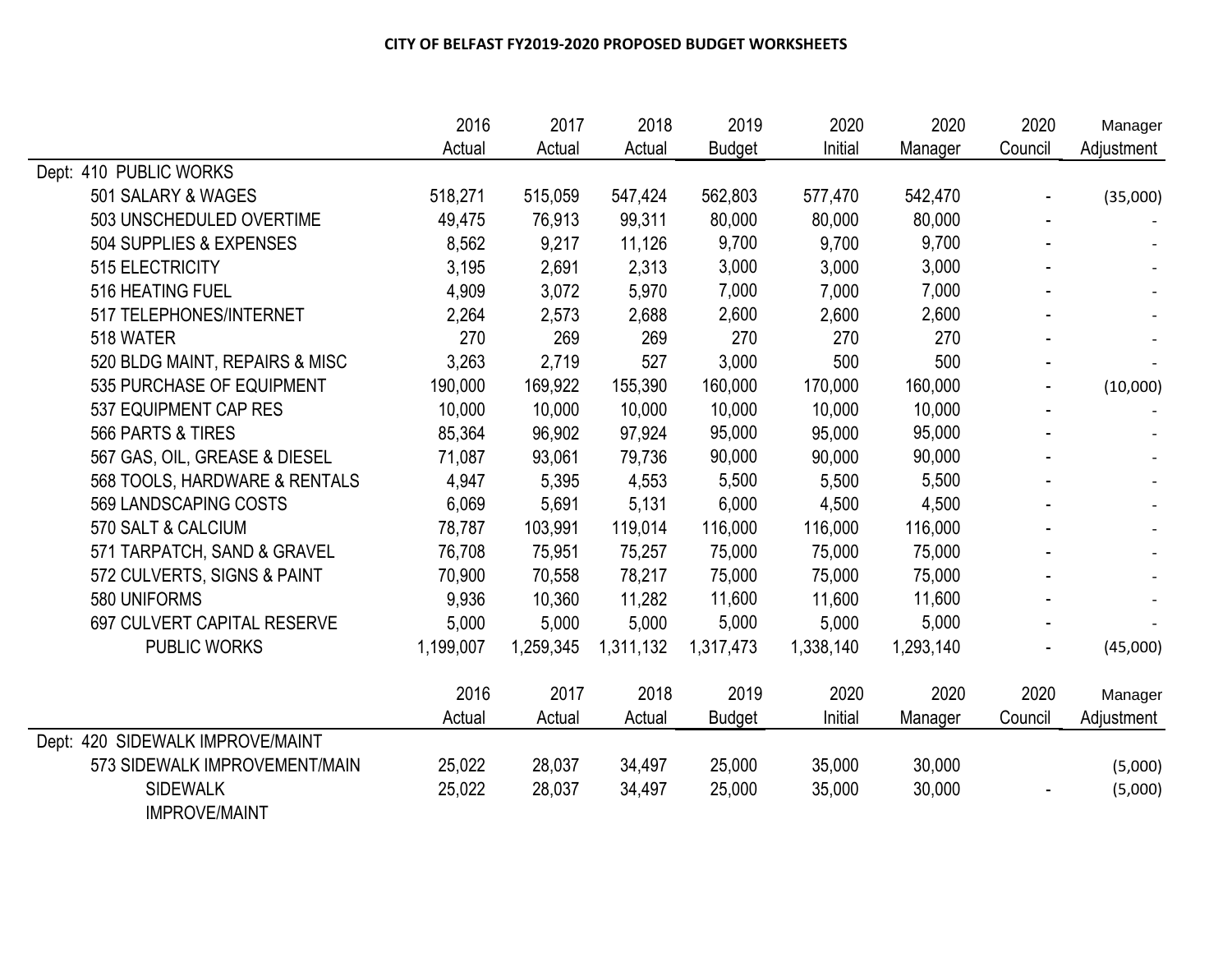|                                   | 2016    | 2017    | 2018    | 2019          | 2020    | 2020    | 2020    | Manager                  |
|-----------------------------------|---------|---------|---------|---------------|---------|---------|---------|--------------------------|
|                                   | Actual  | Actual  | Actual  | <b>Budget</b> | Initial | Manager | Council | Adjustment               |
| Dept: 440 RECYCLING TRANSFER STA. |         |         |         |               |         |         |         |                          |
| 501 SALARY & WAGES                | 118,748 | 121,157 | 127,380 | 129,652       | 129,652 | 129,652 |         |                          |
| 503 UNSCHEDULED OVERTIME          |         | 1,006   | 1,144   | 1,000         | 1,000   | 1,000   |         |                          |
| 504 SUPPLIES & EXPENSES           | 5,656   | 4,585   | 4,620   | 4,000         | 4,362   | 4,362   |         |                          |
| 515 ELECTRICITY                   | 1,921   | 1,654   | 1,957   | 1,472         | l,472   | 1,472   |         | $\overline{\phantom{0}}$ |
| 516 HEATING FUEL                  | 4,535   | 3,043   | 3,886   | 4,085         | 4,085   | 4,085   |         | $\overline{\phantom{0}}$ |
| 517 TELEPHONES/INTERNET           | 1,602   | 1,507   | 1,786   | 1,017         | 1,620   | 1,620   |         |                          |
| 518 WATER                         | 424     | 318     | 530     | 424           | 424     | 424     |         |                          |
| 520 BLDG MAINT, REPAIRS & MISC    | 821     | 2,556   | 3,078   | 3,000         | 3,000   | 3,000   |         |                          |
| 567 GAS, OIL, GREASE & DIESEL     | 1,677   | 1,406   | 1,573   | 1,425         | 1,442   | 1,442   |         |                          |
| 574 LANDFILL CLOSING COSTS        | 4,100   | 3,900   | 5,100   | 5,100         | 5,100   | 5,100   |         |                          |
| 575 TRANS/TIPPING/DISPOSAL        | 182,504 | 179,310 | 199,734 | 183,257       | 211,584 | 211,584 |         |                          |
| 576 RECYCLING EXPENSES            | 3,650   | 4,731   | 9,871   | 5,026         | 4,389   | 4,389   |         |                          |
| 580 UNIFORMS                      | 1,464   | 1,130   | 1,036   | 945           | 945     | 945     |         |                          |
| <b>RECYCLING</b>                  | 327,102 | 326,303 | 361,695 | 340,403       | 369,075 | 369,075 |         |                          |
| TRANSFER STA.                     |         |         |         |               |         |         |         |                          |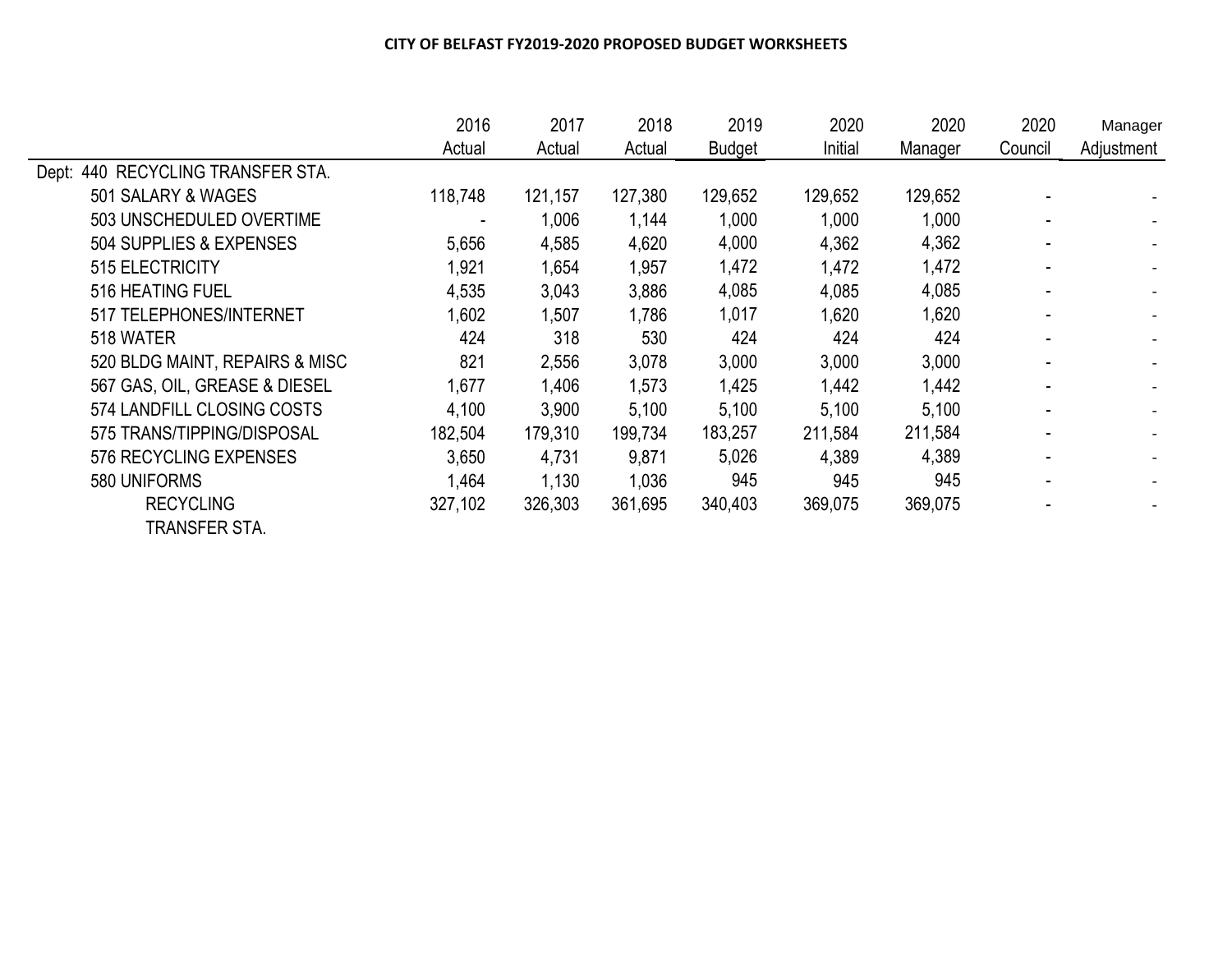|                                  | 2016           | 2017           | 2018           | 2019                  | 2020            | 2020            | 2020            | Manager               |
|----------------------------------|----------------|----------------|----------------|-----------------------|-----------------|-----------------|-----------------|-----------------------|
|                                  | Actual         | Actual         | Actual         | <b>Budget</b>         | Initial         | Manager         | Council         | Adjustment            |
| ROAD CONSTRUCTION<br>Dept: 450   |                |                |                |                       |                 |                 |                 |                       |
| 577 ROAD CONSTR, PAVING & MAI    | 414,733        | 259,095        | 414,405        | 420,000               | 435,000         | 430,000         | -               | (5,000)               |
| <b>ROAD</b>                      | 414,733        | 259,095        | 414,405        | 420,000               | 435,000         | 430,000         |                 | (5,000)               |
| <b>CONSTRUCTION</b>              |                |                |                |                       |                 |                 |                 |                       |
|                                  | 2016<br>Actual | 2017<br>Actual | 2018<br>Actual | 2019<br><b>Budget</b> | 2020<br>Initial | 2020<br>Manager | 2020<br>Council | Manager<br>Adjustment |
| Dept: 460<br><b>TREE PROGRAM</b> |                |                |                |                       |                 |                 |                 |                       |
| 578 TREE PROGRAM                 | 10,215         | 9,501          | 14,140         | 13,000                | 15,000          | 15,000          |                 |                       |
| <b>678 TREE PLANTINGS</b>        | 3,987          | 11,560         | 845            | 4,000                 | 4,000           | 4,000           |                 |                       |
| <b>TREE PROGRAM</b>              | 14,202         | 21,061         | 14,985         | 17,000                | 19,000          | 19,000          |                 |                       |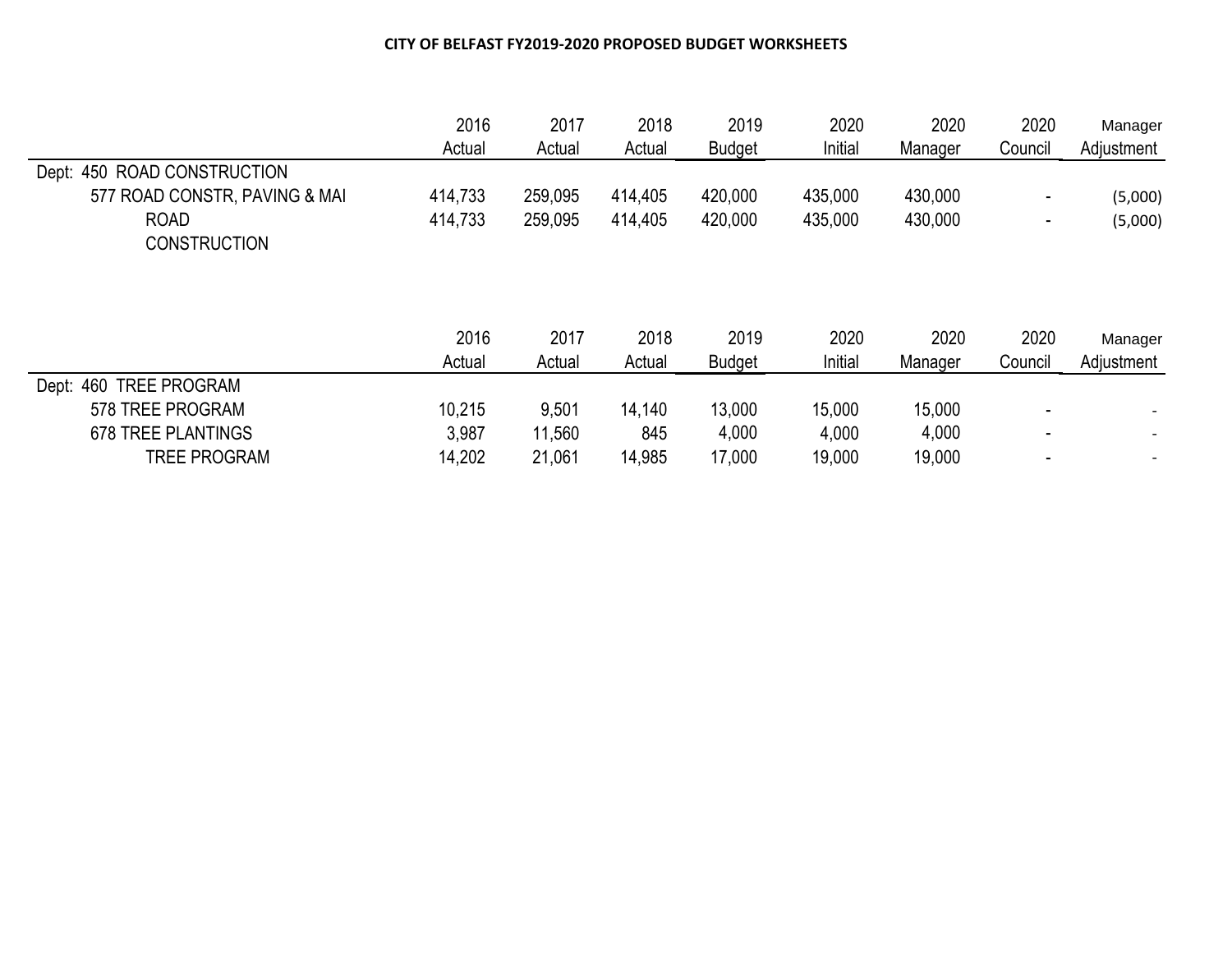|                             | 2016    | 2017    | 2018    | 2019          | 2020    | 2020    | 2020           | Manager    |
|-----------------------------|---------|---------|---------|---------------|---------|---------|----------------|------------|
|                             | Actual  | Actual  | Actual  | <b>Budget</b> | Initial | Manager | Council        | Adjustment |
| Dept: 510 SOCIAL SERVICES   |         |         |         |               |         |         |                |            |
| 579 GENERAL ASSISTANCE      | 320,783 | 108,010 | 53,400  | 65,000        | 65,000  | 60,000  |                | (5,000)    |
| SOCIAL SERVICES             | 320,783 | 108,010 | 53,400  | 65,000        | 65,000  | 60,000  | $\blacksquare$ | (5,000)    |
|                             |         |         |         |               |         |         |                |            |
|                             | 2016    | 2017    | 2018    | 2019          | 2020    | 2020    | 2020           | Manager    |
|                             | Actual  | Actual  | Actual  | <b>Budget</b> | Initial | Manager | Council        | Adjustment |
| Dept: 520 SOCIAL SERVICES   |         |         |         |               |         |         |                |            |
| 501 SALARY & WAGES          | 21,921  | 30,323  | 30,384  | 36,712        | 36,712  | 36,712  |                |            |
| 504 SUPPLIES & EXPENSES     | 1,385   | 3,591   | 1,660   | 3,025         | 3,025   | 3,025   |                |            |
| 513 OFFICE EQUIPMENT        |         |         |         | 500           | 500     | 500     |                |            |
| <b>SOCIAL SERVICES</b>      | 23,306  | 33,914  | 32,044  | 40,237        | 40,237  | 40,237  |                |            |
|                             |         |         |         |               |         |         |                |            |
|                             | 2016    | 2017    | 2018    | 2019          | 2020    | 2020    | 2020           | Manager    |
|                             | Actual  | Actual  | Actual  | <b>Budget</b> | Initial | Manager | Council        | Adjustment |
| Dept: 550 SOCIAL SERVICES   |         |         |         |               |         |         |                |            |
| 581 SOCIAL SERVICE AGENCIES | 166,313 | 164,674 | 159,754 | 171,957       | 204,176 | 154,762 |                | (49, 414)  |
| SOCIAL SERVICES             | 166,313 | 164,674 | 159,754 | 171,957       | 204,176 | 154,762 |                | (49, 414)  |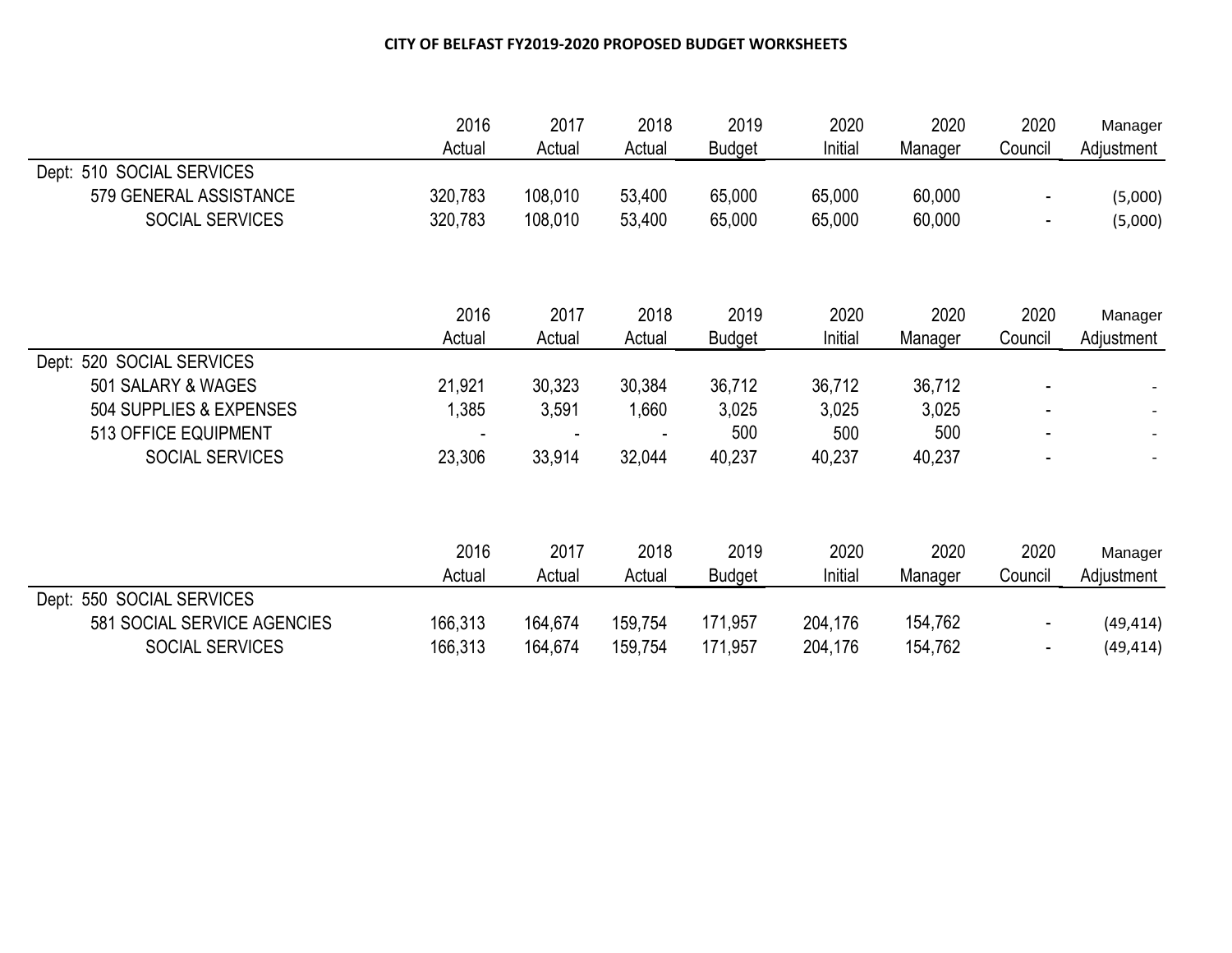|                                 | 2016   | 2017   | 2018   | 2019          | 2020    | 2020    | 2020<br>Council | Manager    |
|---------------------------------|--------|--------|--------|---------------|---------|---------|-----------------|------------|
|                                 | Actual | Actual | Actual | <b>Budget</b> | Initial | Manager |                 | Adjustment |
| Dept: 580 ECONOMIC DEVELOPMENT  |        |        |        |               |         |         |                 |            |
| 501 SALARY & WAGES              | 27,125 | 27,737 | 29,309 | 30,173        | 29,594  | 29,594  |                 |            |
| 504 SUPPLIES & EXPENSES         | 1,091  | 978    | 1,369  | 1,100         | 1,500   | 1,500   |                 |            |
| 505 MISC, EXPENSES              | 231    | 93     | 990    | 700           | 700     | 700     |                 |            |
| 509 COMPUTER SUPPORT & TRAINING | 990    | 30     | 671    | 500           | 500     | 500     |                 |            |
| 511 VEHICLE & SCHOOL EXP        | 612    | 581    | 677    | 700           | 700     | 700     |                 |            |
| 601 ADVERTISING                 |        | 564    | 570    | 500           | 1,000   | 1,000   |                 |            |
| <b>719 WEB SITE MANAGEMENT</b>  | 3,792  | 3,982  | 4,281  | 4,495         | 4,753   | 4,753   |                 |            |
| <b>ECONOMIC</b>                 | 33,841 | 33,965 | 37,867 | 38,168        | 38,747  | 38,747  |                 |            |
| <b>DEVELOPMENT</b>              |        |        |        |               |         |         |                 |            |

**\*\*Half of Economic Development Budget funded by Downtown TIF (38,747) Actual Budget Request \$77,494**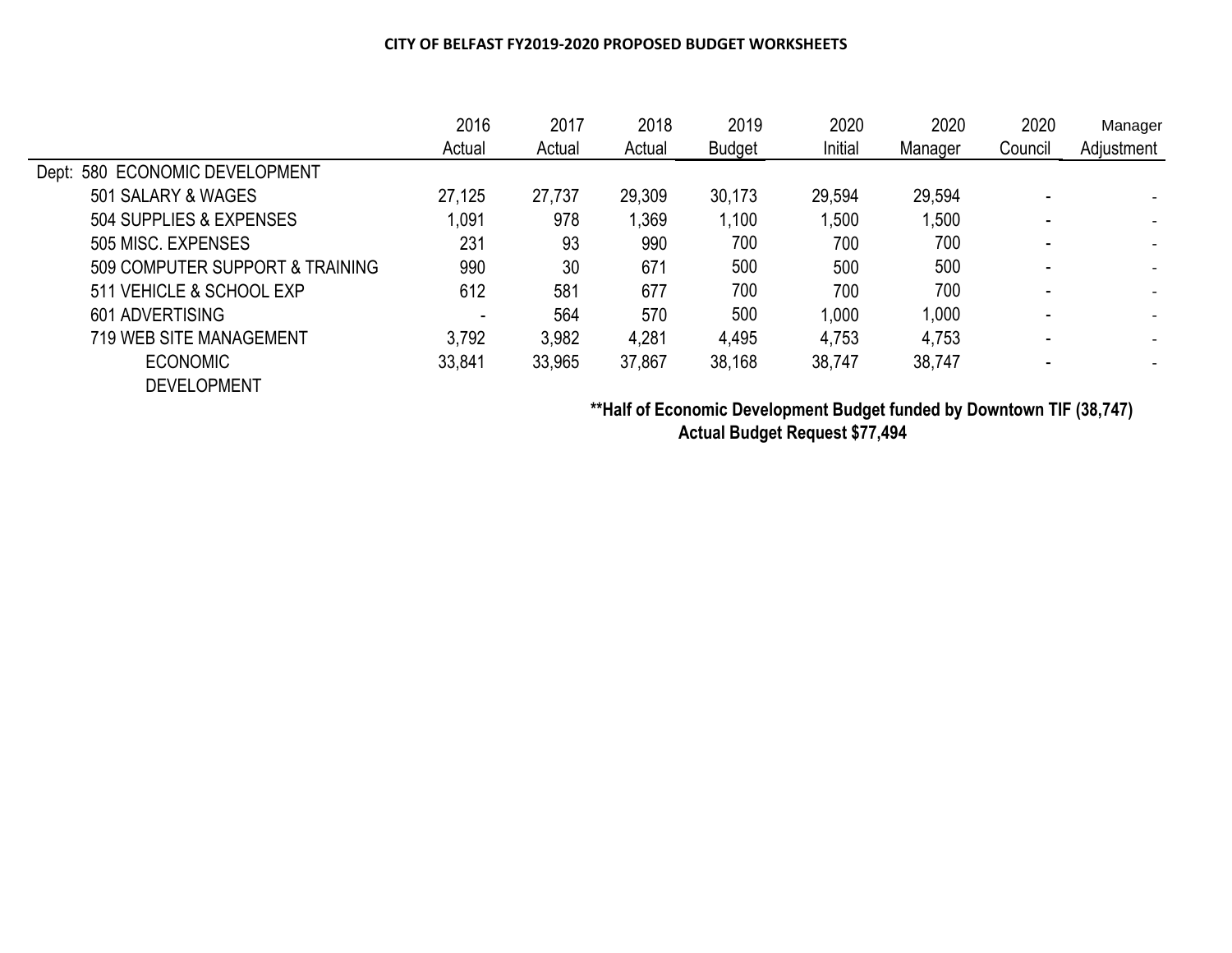|                                   | 2016    | 2017    | 2018    | 2019          | 2020    | 2020    | 2020           | Manager                  |
|-----------------------------------|---------|---------|---------|---------------|---------|---------|----------------|--------------------------|
|                                   | Actual  | Actual  | Actual  | <b>Budget</b> | Initial | Manager | Council        | Adjustment               |
| Dept: 610 PARKS & RECREATION      |         |         |         |               |         |         |                |                          |
| 501 SALARY & WAGES                | 102,113 | 94,854  | 98,441  | 104,928       | 105,100 | 105,100 |                |                          |
| 503 UNSCHEDULED OVERTIME          | 2,725   | 2,615   | 3,204   | 2,500         | 3,000   | 3,000   |                |                          |
| 504 SUPPLIES & EXPENSES           | 1,241   | 753     | 584     | 1,430         | 1,200   | 1,200   | $\sim$         |                          |
| 511 VEHICLE & SCHOOL EXP          | 1,619   | 2,604   | 1,600   | 2,800         | 4,800   | 2,800   | $\blacksquare$ | (2,000)                  |
| 517 TELEPHONES/INTERNET           | 1,388   | 1,443   | 1,360   | 1,488         | 1,500   | 1,500   | $\blacksquare$ |                          |
| 526 GROUNDSKEEPING                | 4,323   | 4,560   | 4,948   | 4,400         | 4,400   | 4,400   | $\blacksquare$ |                          |
| 535 PURCHASE OF EQUIPMENT         | 4,008   | 4,003   | 2,812   | 4,000         | 4,000   | 4,000   |                |                          |
| 536 VEHICLE MAINTENANCE & REPAIRS | 1,330   | 2,677   | 4,605   | 1,500         | 1,500   | 1,500   |                |                          |
| 537 EQUIPMENT CAP RES             | 2,000   |         | 2,000   | 3,500         | 30,000  | 30,000  |                |                          |
| 567 GAS, OIL, GREASE & DIESEL     | 5,859   | 6,664   | 7,967   | 5,600         | 5,800   | 5,800   |                | $\overline{\phantom{a}}$ |
| 580 UNIFORMS                      | 871     | 1,118   | 1,198   | 1,440         | 1,600   | 1,600   |                |                          |
| 582 PARK DIRECTOR                 | 47,540  | 51,835  | 51,725  | 57,222        | 59,600  | 57,222  | $\blacksquare$ | (2, 378)                 |
| 583 POOL OPERATION COSTS          | 11,817  | 10,078  | 11,112  | 10,570        | 11,000  | 11,000  | $\blacksquare$ |                          |
| 584 PARK TOILET MAINTENANCE       | 4,575   | 5,928   | 7,905   | 6,355         | 6,355   | 6,355   |                |                          |
| 585 PARK MAINTENANCE              | 40,780  | 39,695  | 33,749  | 38,370        | 39,558  | 39,558  |                |                          |
| 586 LIGHTS/KIRBY LAKE             | 349     | 369     | 366     | 370           | 370     | 370     |                |                          |
| 587 CAPITAL RES - PARKS           | 10,000  |         |         |               |         |         |                | $\overline{\phantom{a}}$ |
| 588 PROGRAMMING                   | 9,440   | 12,694  | 14,294  | 13,875        | 13,875  | 13,875  |                |                          |
| <b>713 EQUIPMENT MAINTENANCE</b>  | 1,809   | 2,004   | 2,588   | 2,000         | 2,000   | 2,000   | $\blacksquare$ | $\overline{\phantom{a}}$ |
| PARKS &                           | 253,787 | 243,893 | 250,458 | 262,348       | 295,658 | 291,280 | $\blacksquare$ | (4, 378)                 |
| <b>RECREATION</b>                 |         |         |         |               |         |         |                |                          |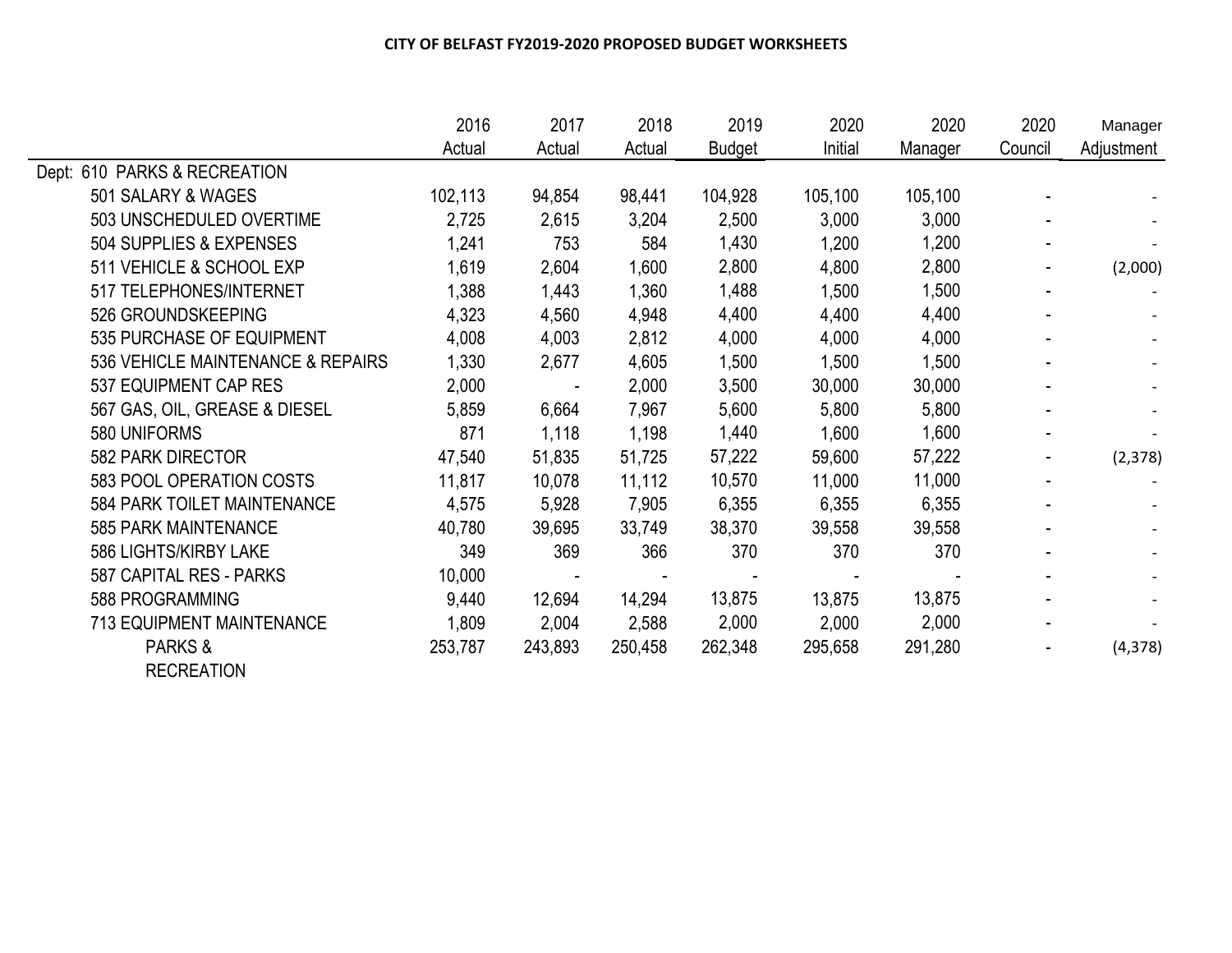|                                | 2016    | 2017    | 2018    | 2019          | 2020    | 2020    | 2020    | Manager    |
|--------------------------------|---------|---------|---------|---------------|---------|---------|---------|------------|
|                                | Actual  | Actual  | Actual  | <b>Budget</b> | Initial | Manager | Council | Adjustment |
| Dept: 620 BELFAST FREE LIBRARY |         |         |         |               |         |         |         |            |
| 501 SALARY & WAGES             | 346,239 | 329,257 | 345,924 | 368,111       | 363,104 | 347,104 |         | (16,000)   |
| 504 SUPPLIES & EXPENSES        | 3,500   | 2,354   | 3,791   | 3,500         | 3,500   | 3,500   |         |            |
| 515 ELECTRICITY                | 21,052  | 22,901  | 21,478  | 21,000        | 21,000  | 21,000  |         |            |
| 516 HEATING FUEL               | 10,457  | 10,539  | 12,997  | 13,500        | 13,500  | 13,500  |         |            |
| 517 TELEPHONES/INTERNET        | 1,838   | 3,456   | 4,327   | 3,500         | 3,500   | 3,500   |         |            |
| 518 WATER                      | 2,122   | 2,122   | 2,122   | 2,125         | 2,125   | 2,125   |         |            |
| 520 BLDG MAINT, REPAIRS & MISC | 42,623  | 46,028  | 44,096  | 45,000        | 47,000  | 47,000  |         |            |
| 589 BOOK PURCHASES             | 10,181  | 12,232  | 11,359  | 11,100        | 11,100  | 11,100  |         |            |
| <b>BELFAST FREE</b>            | 438,012 | 428,889 | 446,094 | 467,836       | 464,829 | 448,829 |         | (16,000)   |
| <b>LIBRARY</b>                 |         |         |         |               |         |         |         |            |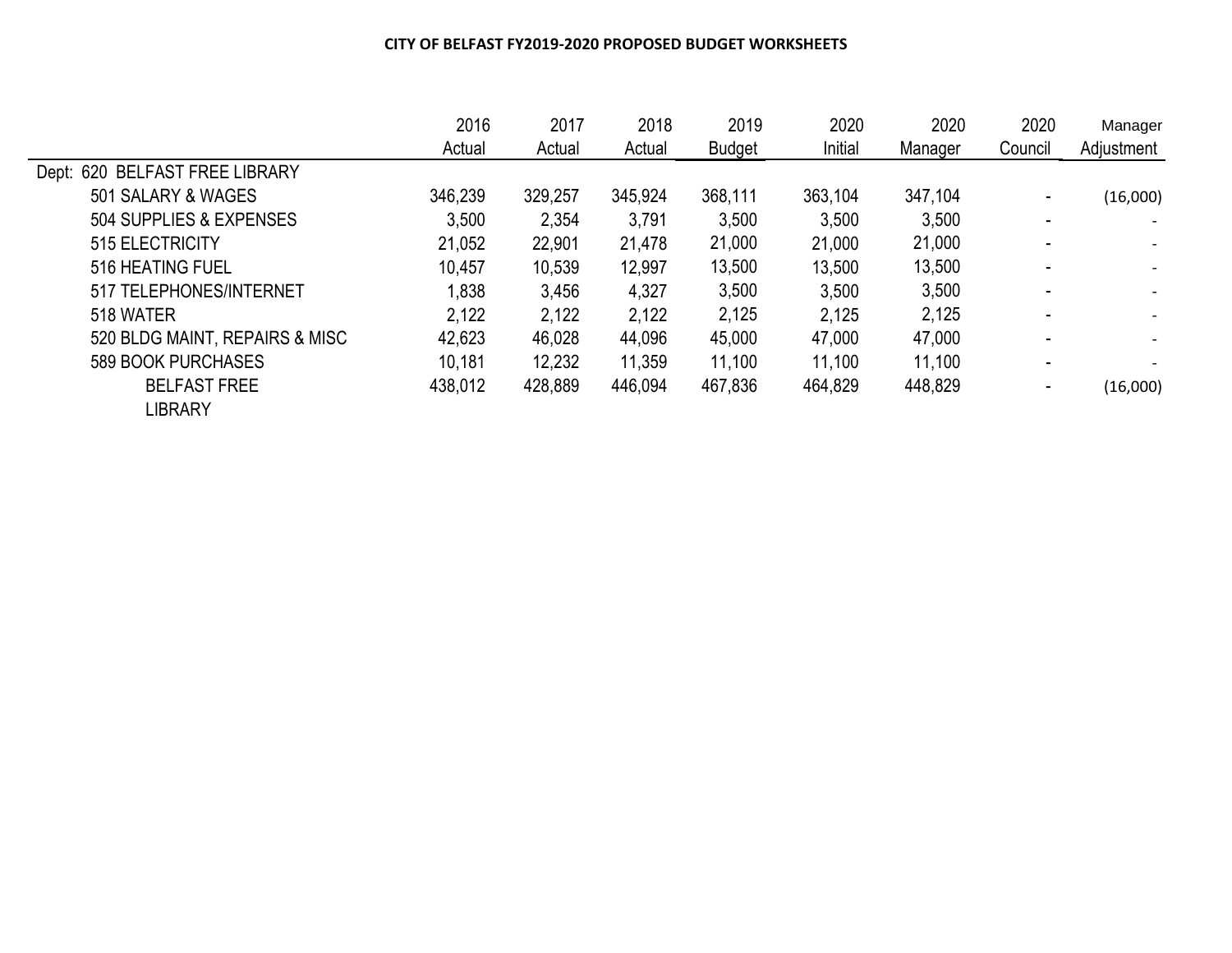|                                   | 2016    | 2017    | 2018    | 2019          | 2020    | 2020    | 2020    | Manager                  |
|-----------------------------------|---------|---------|---------|---------------|---------|---------|---------|--------------------------|
|                                   | Actual  | Actual  | Actual  | <b>Budget</b> | Initial | Manager | Council | Adjustment               |
| Dept: 630 CEMETERY                |         |         |         |               |         |         |         |                          |
| 501 SALARY & WAGES                | 84,438  | 83,137  | 103,974 | 109,873       | 108,798 | 108,798 |         |                          |
| 503 UNSCHEDULED OVERTIME          | 972     | 495     | 1,005   | 1,000         | 1,000   | 1,000   |         |                          |
| 504 SUPPLIES & EXPENSES           | 3,595   | 5,221   | 3,896   | 5,000         | 5,250   | 5,250   |         |                          |
| 515 ELECTRICITY                   | 791     | 668     | 644     | 800           | 800     | 800     |         |                          |
| 516 HEATING FUEL                  | 801     | 856     | 1,193   | 1,000         | 1,000   | 1,000   |         |                          |
| 517 TELEPHONES/INTERNET           | 892     | 1,063   | 943     | 950           | 950     | 950     |         |                          |
| 518 WATER                         | 508     | 474     | 560     | 700           | 700     | 700     |         |                          |
| 536 VEHICLE MAINTENANCE & REPAIRS | 818     | 1,852   | 393     | 1,000         | 1,000   | 1,000   |         |                          |
| 537 EQUIPMENT CAP RES             | 6,000   | 6,000   | 6,000   | 6,000         | 6,000   | 6,000   |         | $\overline{\phantom{0}}$ |
| 567 GAS, OIL, GREASE & DIESEL     | 2,351   | 2,030   | 2,052   | 3,000         | 3,000   | 3,000   |         |                          |
| 590 MOWER REPAIR & MAINTENANC     | 1,816   | 1,970   | 1,591   | 1,800         | 1,800   | 1,800   |         |                          |
| 591 GRAVEL & MULCH                | 2,312   | 2,272   | 2,536   | 2,000         | 2,000   | 2,000   |         |                          |
| 592 TREE PLANTING & REMOVAL       | 2,000   | 2,000   | 2,000   | 2,000         | 2,000   | 2,000   |         |                          |
| 593 MAINTENANCE CAP RESERVE       |         |         |         |               | 12,000  |         |         | (12,000)                 |
| <b>CEMETERY</b>                   | 107,294 | 108,039 | 126,787 | 135,123       | 146,298 | 134,298 |         | (12,000)                 |
|                                   |         |         |         |               |         |         |         |                          |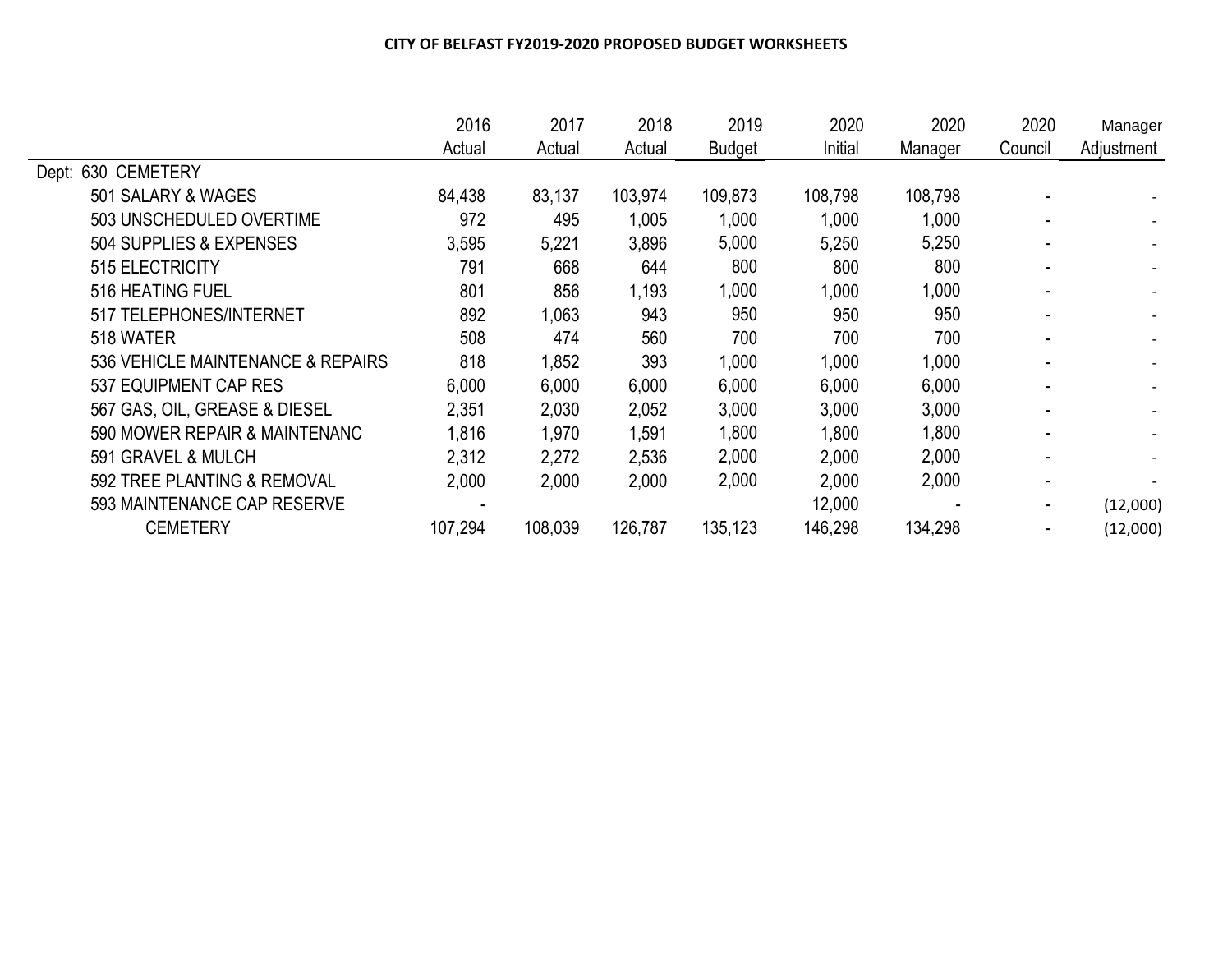|                                 | 2016   | 2017   | 2018   | 2019          | 2020    | 2020    | 2020    | Manager    |
|---------------------------------|--------|--------|--------|---------------|---------|---------|---------|------------|
|                                 | Actual | Actual | Actual | <b>Budget</b> | Initial | Manager | Council | Adjustment |
| Dept: 640 MUNICIPAL AIRPORT     |        |        |        |               |         |         |         |            |
| 594 AIRPORT MAINTENANCE         | 4,424  | 9,000  | 2,194  | 9,000         | 9,000   | 9,000   |         |            |
| 595 AIRPORT RUNWAY CAP RES      | 9,000  | 9,000  | 9,000  | 9,000         | 9,000   | 9,000   |         |            |
| 711 AIRPORT MAINTENANCE CAP RES | 3,000  | 3,000  | 3,000  | 3,000         | 3,000   | 3,000   |         |            |
| 718 AIRPORT UTILITIES           | 9,066  | 8,229  | 7,855  | 7,000         | 7,000   | 7,000   |         |            |
| <b>MUNICIPAL</b>                | 25,490 | 29,229 | 22,049 | 28,000        | 28,000  | 28,000  |         |            |
| <b>AIRPORT</b>                  |        |        |        |               |         |         |         |            |
|                                 |        |        |        |               |         |         |         |            |
|                                 |        |        |        |               |         |         |         |            |

|                            | 2016   | 2017   | 2018   | 2019          | 2020    | 2020    | 2020    | Manager    |
|----------------------------|--------|--------|--------|---------------|---------|---------|---------|------------|
|                            | Actual | Actual | Actual | <b>Budget</b> | Initial | Manager | Council | Adjustment |
| Dept: 650 MISC PROMOTIONAL |        |        |        |               |         |         |         |            |
| 596 MISC PROMOTIONAL       | 71,980 | 64,730 | 64,730 | 32,475        | 54,600  | 29,228  |         | (25, 372)  |
| 726 CITY PROMOTIONALS      | . .    | 470    | 777    | 000,          | 000,    | 900     |         | (100)      |
| <b>MISC</b>                | 71,980 | 65,200 | 65,507 | 33,475        | 55,600  | 30,128  |         | (25, 472)  |
| <b>PROMOTIONAL</b>         |        |        |        |               |         |         |         |            |

# **\*\*A Portion of Misc Promotionals is funded by Downtown TIF 2018-2019 2019-2020**

|                           | <b>Appropriated Requested</b> |         |
|---------------------------|-------------------------------|---------|
| Our Town Belfast          | 40,000                        | 40,000  |
| Waterfall Arts            | 10,000                        | 20,000  |
| <b>Creative Coalition</b> | 40,000                        | 45,000  |
|                           | 90,000                        | 105,000 |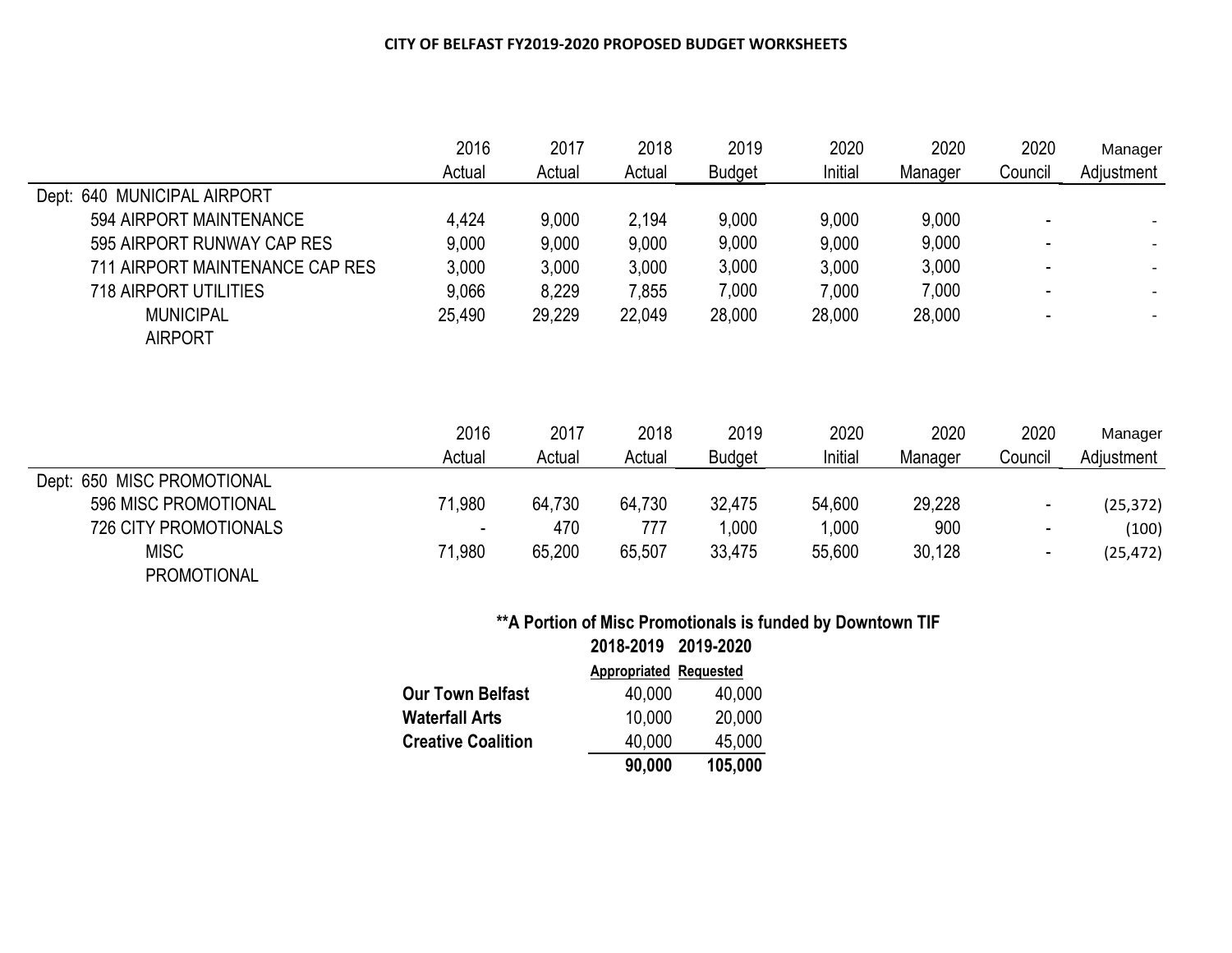|                                       | 2016    | 2017    | 2018    | 2019          | 2020    | 2020    | 2020    | Manager    |
|---------------------------------------|---------|---------|---------|---------------|---------|---------|---------|------------|
|                                       | Actual  | Actual  | Actual  | <b>Budget</b> | Initial | Manager | Council | Adjustment |
| Dept: 660 HARBOR                      |         |         |         |               |         |         |         |            |
| 501 SALARY & WAGES                    | 85,553  | 88,970  | 93,551  | 106,724       | 105,806 | 105,806 |         |            |
| 503 UNSCHEDULED OT                    |         | 21      | 114     |               | 500     | 500     |         |            |
| 504 SUPPLIES & EXPENSES               | 8,140   | 7,394   | 10,199  | 8,172         | 9,672   | 9,672   |         |            |
| 515 ELECTRICITY                       | 1,113   | 1,029   | 995     | 1,600         | 1,600   | 1,600   |         |            |
| 516 HEATING FUEL                      |         | 1,108   | 1,307   | 1,300         | ,400    | 1,400   |         |            |
| 517 TELEPHONES/INTERNET               | 1,536   | 1,477   | 1,289   | 1,600         | 2,100   | 2,100   |         |            |
| 518 WATER                             | 1,058   | 1,086   | 1,215   | 1,300         | ,300    | 1,300   |         |            |
| 597 FACILITIES & FLOAT MAINTE         | 2,372   | 2,369   | 2,076   | 2,500         | 2,500   | 2,500   |         |            |
| 598 BOAT OPERATING & MAINTENA         | 1,556   | 2,697   | 1,314   | 1,700         | 1,700   | 1,700   |         |            |
| 599 MOORING REPAIRS                   | 1,640   | 515     | 2,930   | 2,000         | 2,000   | 2,000   |         |            |
| <b>600 HARBOR PROJECTS</b>            | 9,131   | 15,191  | 9,816   | 10,000        | 10,000  | 10,000  |         |            |
| <b>702 THOMPSON'S WHARF EXPENSES</b>  | 7,112   | 7,161   | 7,996   | 8,300         | 8,300   | 8,300   |         |            |
| <b>705 FOOTBRIDGE CAPITAL RESERVE</b> | 5,000   | 5,000   | 5,000   | 5,000         | 5,000   | 5,000   |         |            |
| <b>709 FOOTBRIDGE MAINTENANCE</b>     |         | 196     | 381     | 1,000         | 1,000   | 1,000   |         |            |
| <b>787 HARBOR RESTROOMS</b>           | 9,550   | 11,205  | 13,440  | 13,500        | 13,500  | 13,500  |         |            |
| <b>HARBOR</b>                         | 133,761 | 145,420 | 151,623 | 164,696       | 166,378 | 166,378 |         |            |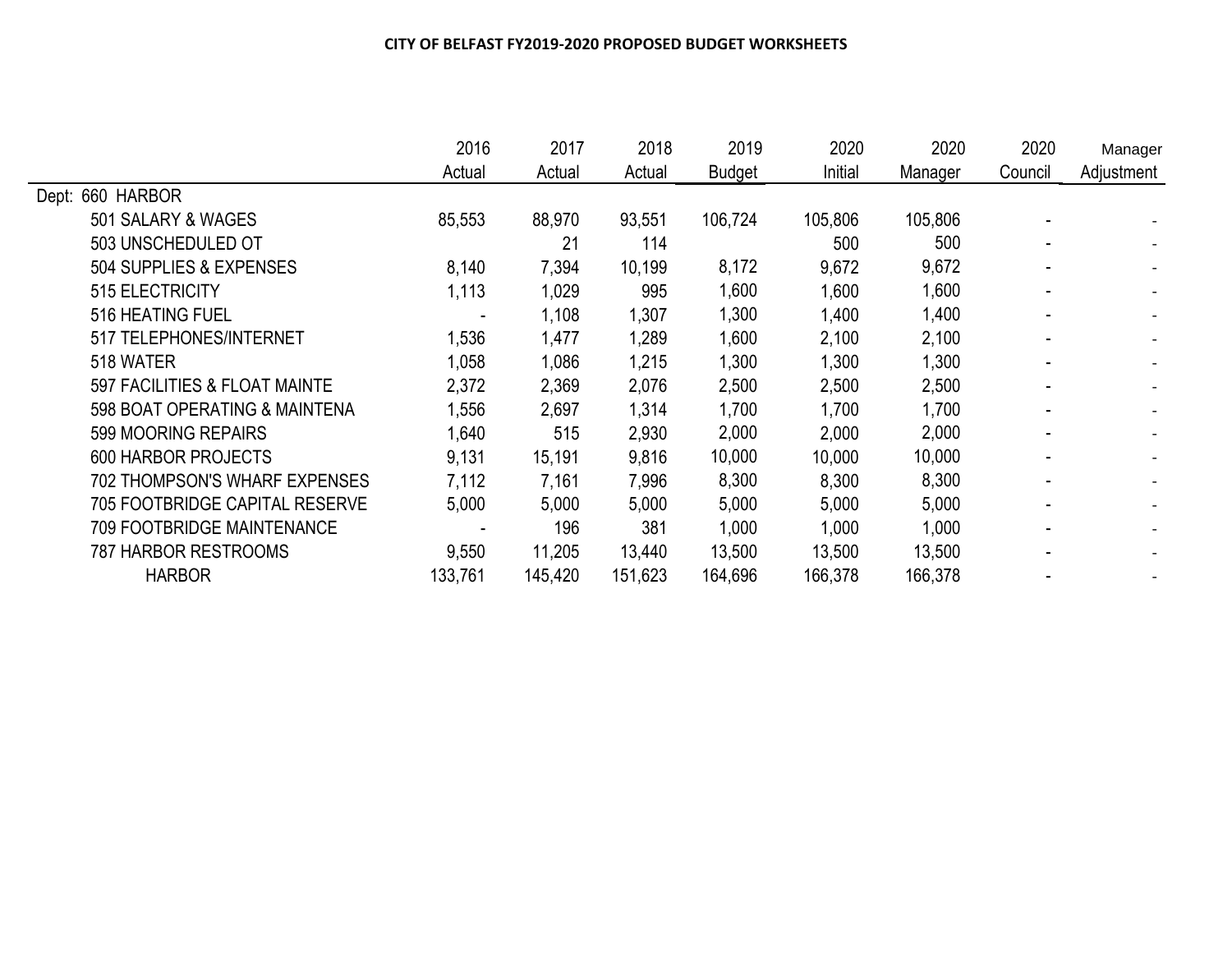|                                 | 2016    | 2017    | 2018    | 2019          | 2020    | 2020    | 2020    | Manager    |
|---------------------------------|---------|---------|---------|---------------|---------|---------|---------|------------|
|                                 | Actual  | Actual  | Actual  | <b>Budget</b> | Initial | Manager | Council | Adjustment |
| Dept: 670 PLANNING              |         |         |         |               |         |         |         |            |
| 501 SALARY & WAGES              | 208,382 | 216,114 | 220,051 | 228,878       | 226,437 | 226,437 |         |            |
| 503 UNSCHEDULED OVERTIME        | 35      | 303     | 250     | 1,000         | 1,000   | 1,000   |         |            |
| 504 SUPPLIES & EXPENSES         | 5,250   | 7,117   | 7,064   | 8,150         | 8,150   | 8,150   |         |            |
| 509 COMPUTER SUPPORT & TRAINING | 973     | 305     | 123     | 1,000         | 1,000   | 1,000   |         |            |
| 511 VEHICLE & SCHOOL EXP        | 7,926   | 8,981   | 5,895   | 8,250         | 7,500   | 7,500   |         |            |
| 601 ADVERTISING                 | 2,468   | 1,775   | 7,472   | 5,500         | 7,000   | 7,000   |         |            |
| 602 GIS SUPPORT                 | 6,425   | 5,363   | 6,450   | 7,500         | 7,500   | 7,500   |         |            |
| 603 OFFICE EQUIPMENT CAP RES    | 1,000   | 1,000   | 1,000   |               |         |         |         |            |
| <b>PLANNING</b>                 | 232,459 | 240,959 | 248,305 | 260,278       | 258,587 | 258,587 |         |            |

|                               | 2016<br>Actual | 2017   | 2018<br>Actual | 2019<br><b>Budget</b> | 2020<br>Initial | 2020<br>Manager | 2020<br>Council | Manager<br>Adjustment |
|-------------------------------|----------------|--------|----------------|-----------------------|-----------------|-----------------|-----------------|-----------------------|
|                               |                | Actual |                |                       |                 |                 |                 |                       |
| Dept: 680 PLANNING & ZONING   |                |        |                |                       |                 |                 |                 |                       |
| 604 ENGINEERING/PROFESSIONAL  | 150            | 2,400  | 3,901          | 10,000                | 10,000          |                 |                 | (10,000)              |
| 605 MID-COAST PLANNING COMMIS | ,200           | 200. ا | $\,$           | ,200                  | ,200            | 1,200           |                 |                       |
| 606 ZONING BOARD OF APPEALS   | $\,$           | 96     |                | 500                   | 500             | 500             |                 |                       |
| <b>PLANNING &amp;</b>         | .350           | 3,696  | 3,901          | 11.700                | 11,700          | 1,700           |                 | (10,000)              |
| ZONING                        |                |        |                |                       |                 |                 |                 |                       |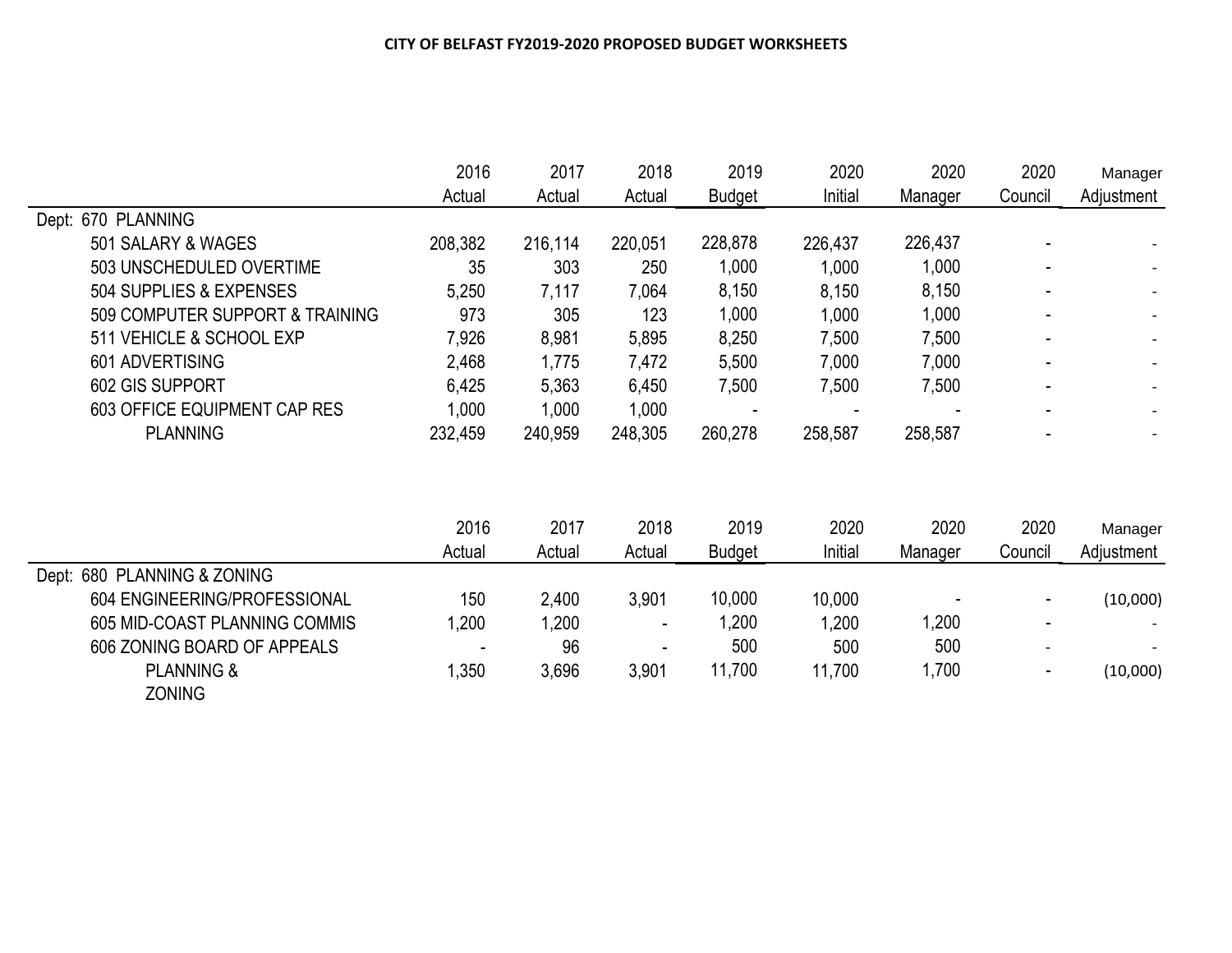|                        | 2016<br>Actual | 2017<br>Actual | 2018<br>Actual | 2019<br><b>Budget</b> | 2020<br>Initial | 2020<br>Manager | 2020<br>Council | Manager<br>Adjustment |
|------------------------|----------------|----------------|----------------|-----------------------|-----------------|-----------------|-----------------|-----------------------|
| Dept: 690 MMA DUES     |                |                |                |                       |                 |                 |                 |                       |
| 607 MMA DUES           | 7,515          | 7,663          | 7,698          | 7,698                 | 7,812           | 7,812           |                 |                       |
| <b>MMA DUES</b>        | 7,515          | 7,663          | 7,698          | 7,698                 | 7,812           | 7,812           |                 |                       |
|                        |                |                |                |                       |                 |                 |                 |                       |
|                        | 2016           | 2017           | 2018           | 2019                  | 2020            | 2020            | 2020            | Manager               |
|                        | Actual         | Actual         | Actual         | <b>Budget</b>         | Initial         | Manager         | Council         | Adjustment            |
| Dept: 700 DEBT SERVICE |                |                |                |                       |                 |                 |                 |                       |
| 608 DEBT SERVICE       | 357,761        | 232,142        | 238,003        | 422,578               | 534,151         | 534,151         |                 |                       |
| <b>DEBT SERVICE</b>    | 357,761        | 232,142        | 238,003        | 422,578               | 534,151         | 534,151         |                 |                       |
|                        |                |                |                |                       |                 |                 |                 |                       |
|                        | 2016           | 2017           | 2018           | 2019                  | 2020            | 2020            | 2020            | Manager               |
|                        | Actual         | Actual         | Actual         | <b>Budget</b>         | Initial         | Manager         | Council         | Adjustment            |
| Dept: 710 RESERVE FUND |                |                |                |                       |                 |                 |                 |                       |
| 621 RESERVE FUND       | 100            | 100            | 100            | 100                   | 100             | 100             |                 |                       |
| RESERVE FUND           | 100            | 100            | 100            | 100                   | 100             | 100             |                 |                       |
| <b>Expense Totals:</b> | 8,840,247      | 8,700,401      | 9,194,479      | 9,794,589             | 10,373,017      | 10,031,585      | ٠               | (341, 432)            |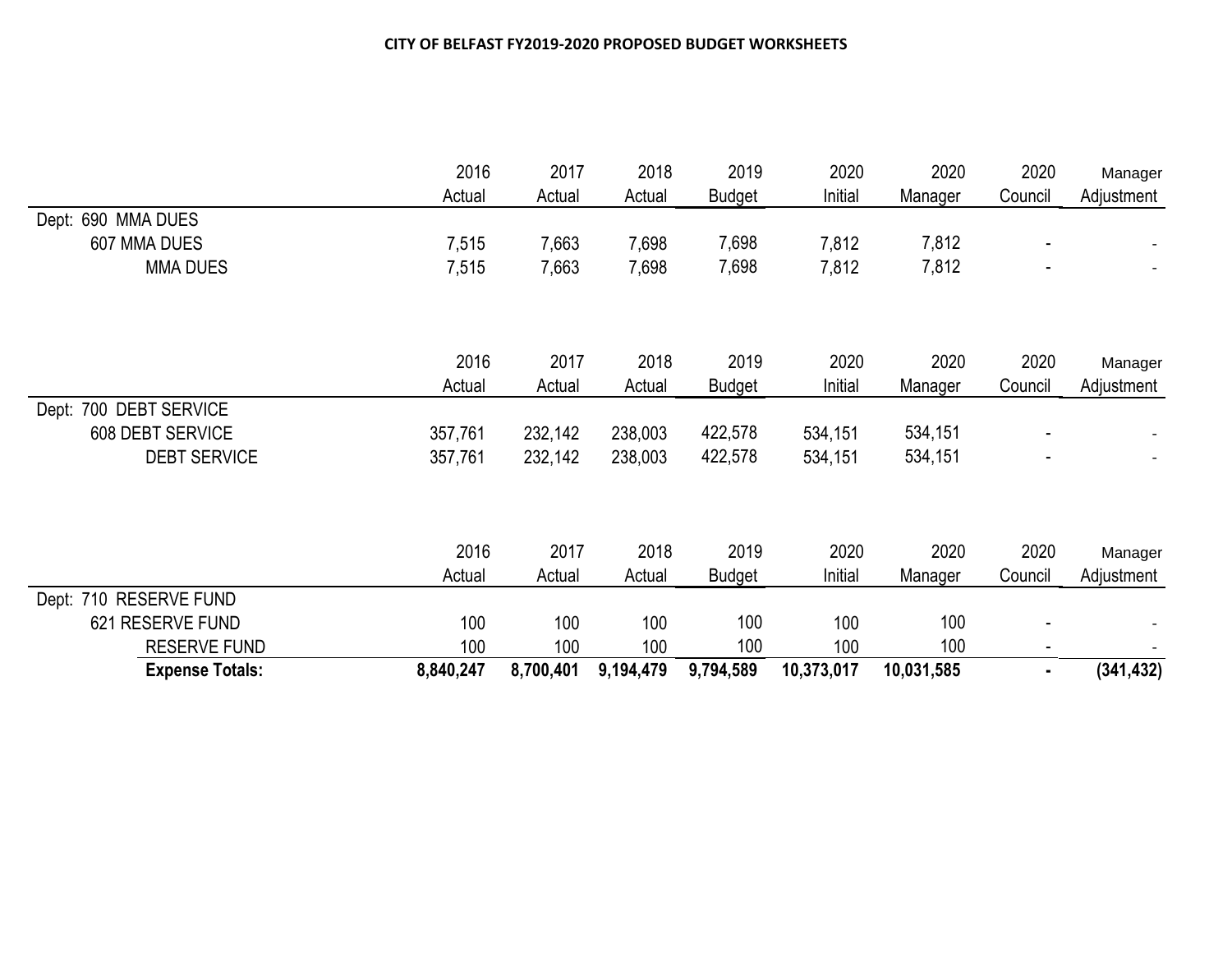| <b>Total Expense:</b>      | 8,840,247 | 8,756,554 | 9,234,883 | 9,927,589     | 10,506,017 | 10,164,585 |         | (341, 432) |
|----------------------------|-----------|-----------|-----------|---------------|------------|------------|---------|------------|
| Dept: 720 Capital Projects |           | 56,153    | 40.404    | 133,000       | 133,000    | 133,000    | -       |            |
|                            | Actual    | Actual    | Actual    | <b>Budget</b> | Initial    | Manager    | Council | Adjustment |
|                            | 2016      | 2017      | 2018      | 2019          | 2020       | 2020       | 2020    | Manager    |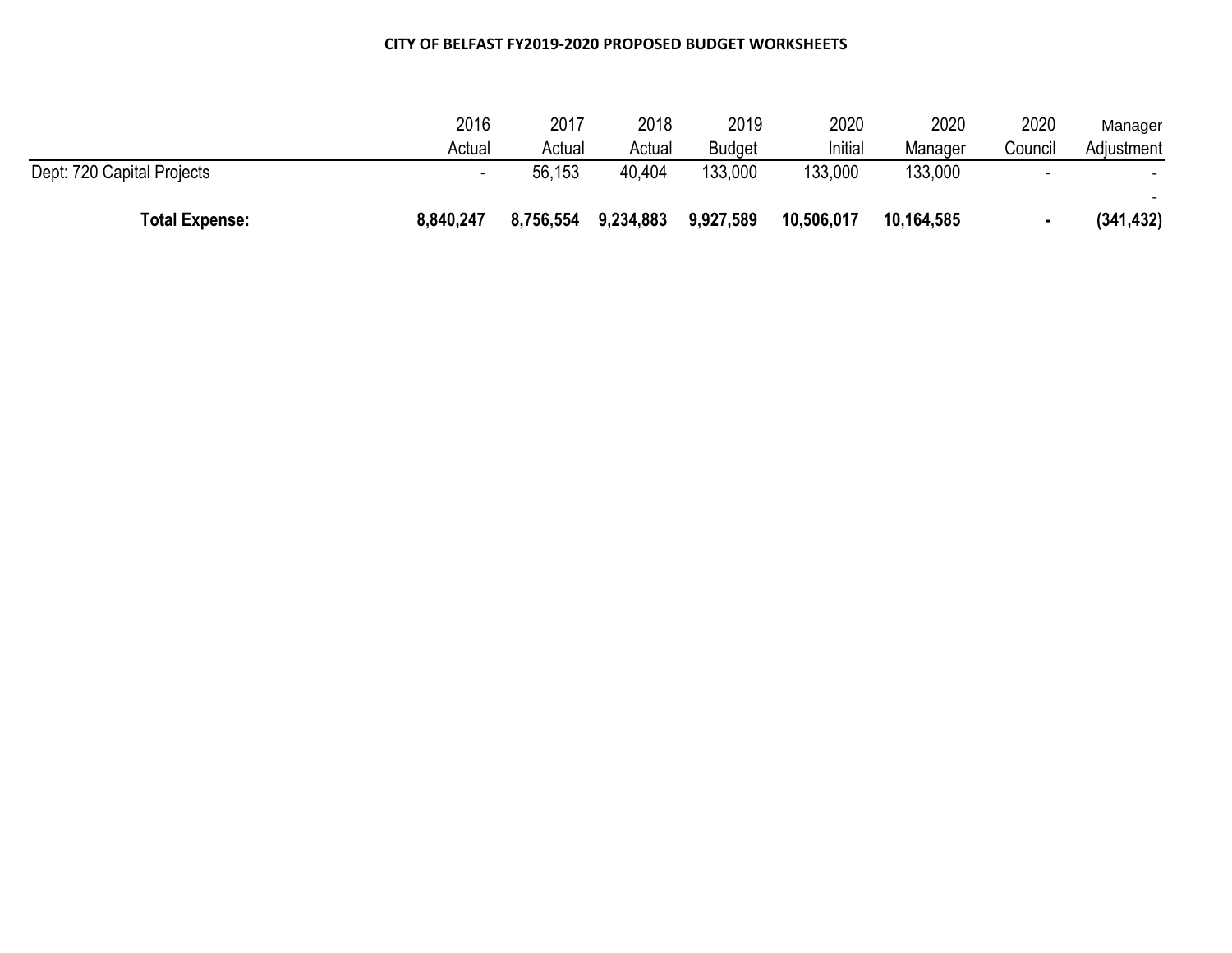## **CITY OF BELFAST**

|                                | 2016      | 2017      | 2018      | 2019      | 2020      | 2020      | 2020    | Manager    |
|--------------------------------|-----------|-----------|-----------|-----------|-----------|-----------|---------|------------|
|                                | Actual    | Actual    | Actual    | Estimated | Initial   | Manager   | Council | Adjustment |
| Dept: 110 FINANCE              |           |           |           |           |           |           |         |            |
| 3110 EXCISE TAX                | 1,022,868 | 1,107,249 | 1,137,123 | 1,090,000 | 1,130,000 | 1,130,000 |         |            |
| 3120 CITY CLERK'S RECEIPTS     | 39,302    | 36,956    | 35,479    | 39,000    | 39,000    | 39,000    |         |            |
| 3130 SEWER LIEN FEES           | 4,907     | 5,943     | 4,600     | 5,500     | 5,500     | 5,500     |         |            |
| 3140 INTEREST RECEIPTS         | 70,488    | 73,184    | 82,030    | 69,500    | 69,500    | 69,500    |         |            |
| 3150 SEWER LIEN INTEREST       | 1,541     | 1,815     | 1,560     | 1,800     | 1,800     | 1,800     |         |            |
| 3160 AIRPORT HANGAR LEASES     | 21,301    | 51,876    | 24,639    | 26,600    | 26,600    | 26,600    |         |            |
| 3170 POLICE DEPT. RECEIPTS     | 6,688     | 6,159     | 9,397     | 8,500     | 8,500     | 8,500     |         |            |
| 3180 CEMETERY RECEIPTS & TRUST | 32,957    | 120,000   | 85,000    | 85,000    | 85,000    | 85,000    |         |            |
| 3190 FIRE DEPT. RECEIPTS       | 25,250    | 22,490    | 24,293    | 30,000    | 32,000    | 32,000    |         |            |
| 3200 AMBULANCE CONTRACTS       | 34,663    | 36,396    | 38,215    | 40,126    | 42,132    | 42,132    |         |            |
| 3210 LIBRARY TRUSTS            | 75,000    | 75,000    | 75,000    | 75,000    | 75,000    | 75,000    |         |            |
| 3230 AMBULANCE RECEIPTS        | 1,692,043 | 2,010,298 | 1,233,839 | 1,264,000 | 1,000,000 | 1,000,000 |         |            |
| 3240 AUTOMOBILE REGISTRATIONS  | 20,040    | 20,725    | 20,436    | 20,000    | 20,000    | 20,000    |         |            |
| 3250 MISC. RECEIPTS            | 283,273   | 163,411   | 39,147    | 45,500    | 45,500    | 45,500    |         |            |
| 3260 HARBOR RECEIPTS           | 128,228   | 133,723   | 133,635   | 130,000   | 134,000   | 134,000   |         |            |
| 3270 INVESTMENT FUND INTEREST  | 6,196     | 11,685    | 18,125    | 13,000    | 18,000    | 18,000    |         |            |
| 3280 SITE PLAN/SUBDIVISION/USE | 1,800     | 6,050     | 7,638     | 2,500     | 2,500     | 2,500     |         |            |
| <b>PERM</b>                    |           |           |           |           |           |           |         |            |
| 3290 SOLID WASTE RECEIPTS      | 307,738   | 295,480   | 327,951   | 322,000   | 369,000   | 369,000   |         |            |
| 3300 BOAT EXCISE TAX           | 12,292    | 10,071    | 11,999    | 10,000    | 11,000    | 11,000    |         |            |
| 3310 BOAT & RV REGISTRATIONS   | 741       | 775       | 727       | 750       | 750       | 750       |         |            |
| 3320 URIP FUNDS                | 135,372   | 134,648   | 138,004   | 136,900   | 136,900   | 136,900   |         |            |
| 3330 CODE COMPLIANCE RECEIPTS  | 49,497    | 34,131    | 74,173    | 50,000    | 50,000    | 50,000    |         |            |
| 3340 RECYCLING RECEIPTS        | 41,935    | 43,536    | 64,137    | 50,000    | 50,000    | 50,000    |         |            |
|                                |           |           |           |           |           |           |         |            |

- 1990 - 1990 -- 1990 - 1990 -